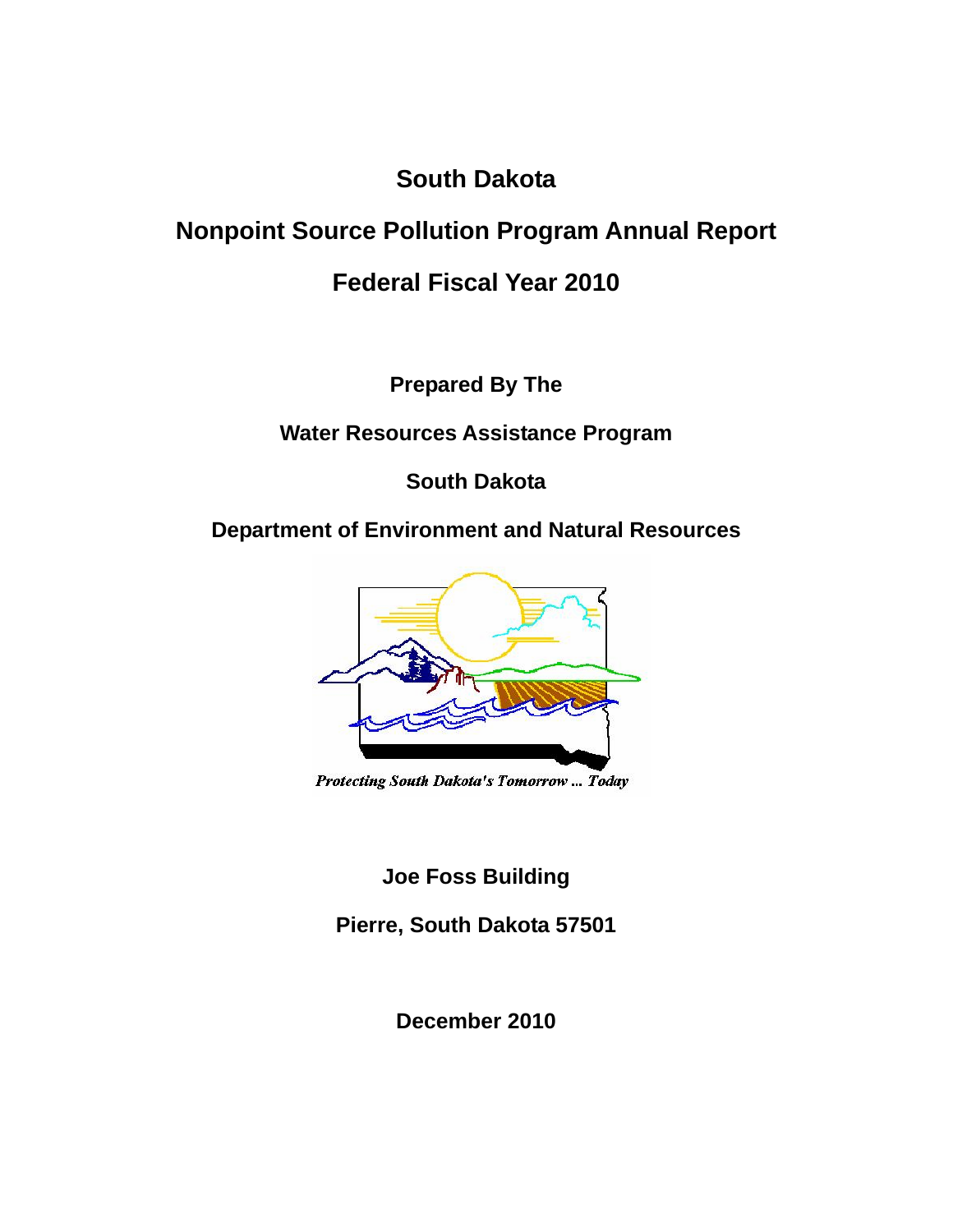## **South Dakota**

# **Department of Environment and Natural Resources**

# **Nonpoint Source Pollution Program Annual Report**

# **Federal Fiscal Year 2010**

December 2010

## **South Dakota NPS Program Structure and Management**

The South Dakota Nonpoint Source (NPS) Pollution Program is administered by the South Dakota Department of Environment and Natural Resources' (DENR) Water Resources Assistance Program (WRAP). NPS pollution activities completed by program staff are selected to improve, restore and maintain the water quality of the state's lakes, streams, wetlands, and ground water in partnership with other organizations, agencies and citizens. For more information about DENR's NPS activities visit:

## http://denr.sd.gov/dfta/wp/wp.aspx

The South Dakota Nonpoint Source Task Force is DENR's primary partner for implementation of the South Dakota NPS Program. The task force is a citizen's advisory group with a membership of approximately twenty-nine agencies, organizations and tribal representatives. For additional information about the task force visit:

## http://denr.sd.gov/dfta/wp/npstf.aspx

## **319 Grant**

The South Dakota Department of Environment and Natural Resources' FFY 2010 Section 319 grant award from the Environmental Protection Agency (EPA) consisted of \$1,521,500 in base funds and \$1,638,600 in incremental funds. The \$3,160,100 total award was allocated as follows; Staff & Support - \$680,100 and 319 Projects - \$2,480,000.

Projects awarded funding from the Department's FFY 2010 Grant are listed in Table 1.

**Table 1. FFY 2010 Section 319 Project Awards** 

| <b>Project</b>                             | <b>Project Grant (\$)</b> |             |         |
|--------------------------------------------|---------------------------|-------------|---------|
| <b>Staff &amp; Support</b>                 | <b>Base</b>               | Incremental | Total   |
| <b>DENR Staffing and Technical Support</b> | \$680,100                 |             | 680,100 |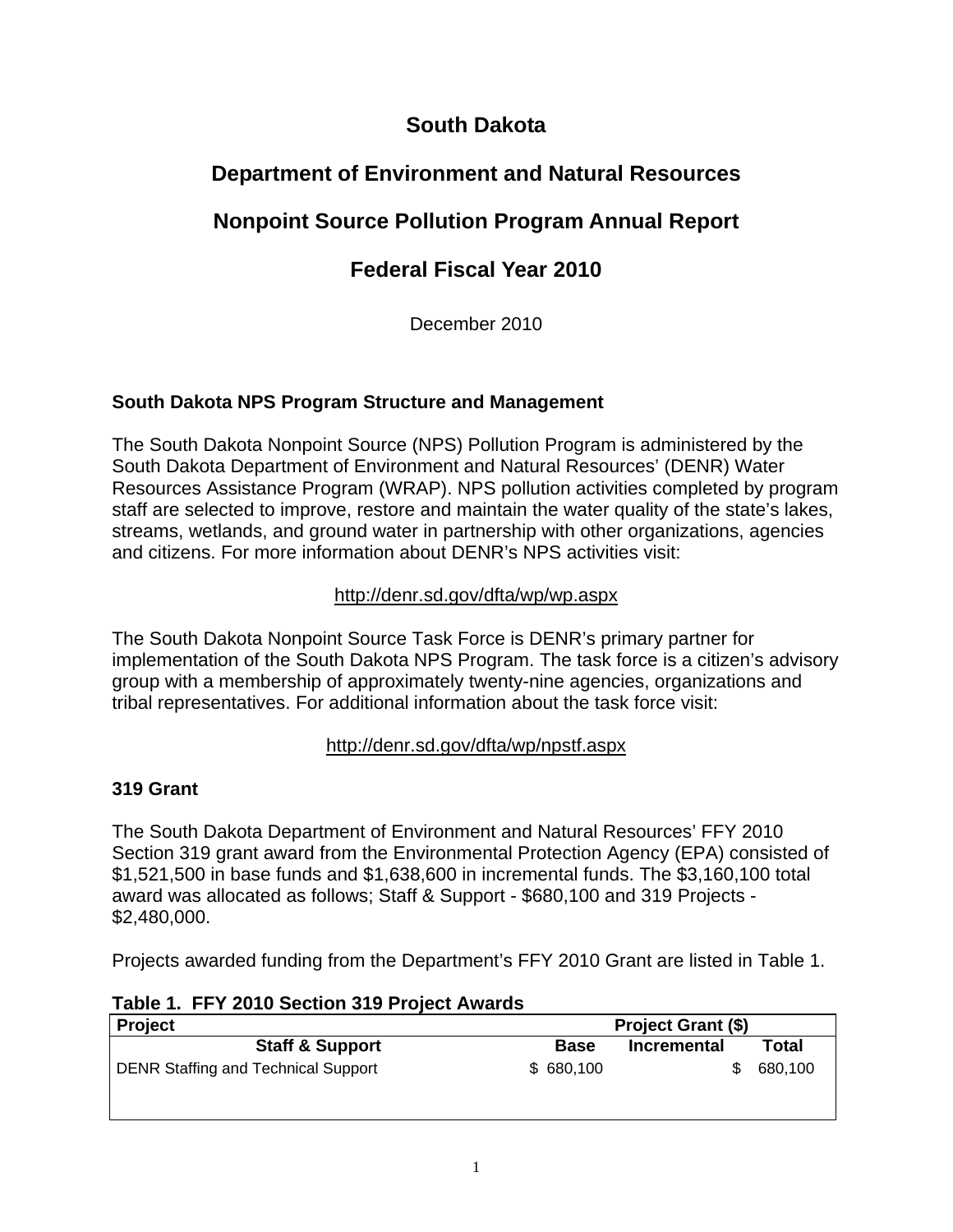| <b>Implementation</b>                                |                               |    |         |    |             |
|------------------------------------------------------|-------------------------------|----|---------|----|-------------|
| Belle Fourche River - Segment 4 (Amendment)          | \$641,150                     |    |         | S  | 641,150     |
| Grassland Management Project - Segment 3             | \$200,250                     |    | 109.750 | \$ | 310,000     |
| Lower Big Sioux River Project - Segment 2            |                               | \$ | 325,000 | \$ | 325,000     |
| NPS Information & Education Project - Segment 3      |                               | S  | 300,000 | \$ | 300,000     |
| Spring Creek Watershed Mgt & Imp Project - Segment 1 |                               | S  | 324,000 | \$ | 324,000     |
| Upper Big Sioux River - Segment 5 (Amendment)        |                               | S  | 420,000 | S  | 420,000     |
| Special Projects / Project Revisions                 |                               | \$ | 159,850 | S  | 159,850     |
|                                                      | Total \$1,521,500 \$1,638,600 |    |         |    | \$3,160,100 |

Projects (Table 2) awarded 319 funding during FFY 2010 using prior year funds reverted from projects that were completed but did not expend the total amount awarded.

|  |  |  |  |  |  |  |  | Table 2. Projects Awarded Section 319 Grants from Prior Year Funds |  |
|--|--|--|--|--|--|--|--|--------------------------------------------------------------------|--|
|--|--|--|--|--|--|--|--|--------------------------------------------------------------------|--|

| Project                                            | Project Grant (\$) |     | 319 Grant<br>Year |      |
|----------------------------------------------------|--------------------|-----|-------------------|------|
| <b>Assessment</b>                                  |                    |     |                   |      |
| <b>Black Hills Stream Temperature</b>              |                    | \$  | 67,400            | 2009 |
| Sioux Falls TMDL Big Sioux River                   |                    | \$. | 30,000            | 2006 |
| Implementation                                     |                    |     |                   |      |
| 303(d) Watershed Planning and Assistance Segment 2 |                    | \$  | 68,561            | 2003 |
| Impacts of Winter Manure Spreading                 |                    | \$  | 4,600             | 2006 |
| Impacts of Winter Manure Spreading                 |                    | \$  | 4,905             | 2009 |
| Impacts of Winter Manure Spreading                 |                    | \$  | 40.495            | 2007 |
| Lower James River Watershed Segment 2              |                    | \$  | 29,278            | 2007 |
| Lower James River Watershed Segment 2              |                    | \$  | 40,500            | 2003 |
| Lower James River Watershed Segment 2              |                    | \$  | 150,000           | 2008 |
| Lower Big Sioux River Project Segment 2            |                    | \$  | 75,000            | 2008 |
| Lewis and Clark Watershed Project Segment 2        |                    | \$  | 47,935            | 2008 |
| Lewis and Clark Watershed Project Segment 2        |                    | \$  | 52,065            | 2009 |
|                                                    | Total \$           |     | 610,739           |      |

#### **Active 319 Projects**

A list of Section 319 projects funded by previous grant awards that were open during the FFY 2010 reporting period is provided in Appendix A. The list is arranged by river basin.

#### **Completed 319 Projects**

Table 3 contains a list of 319 projects closed during FFY 2010. The status of the final report is listed for each project.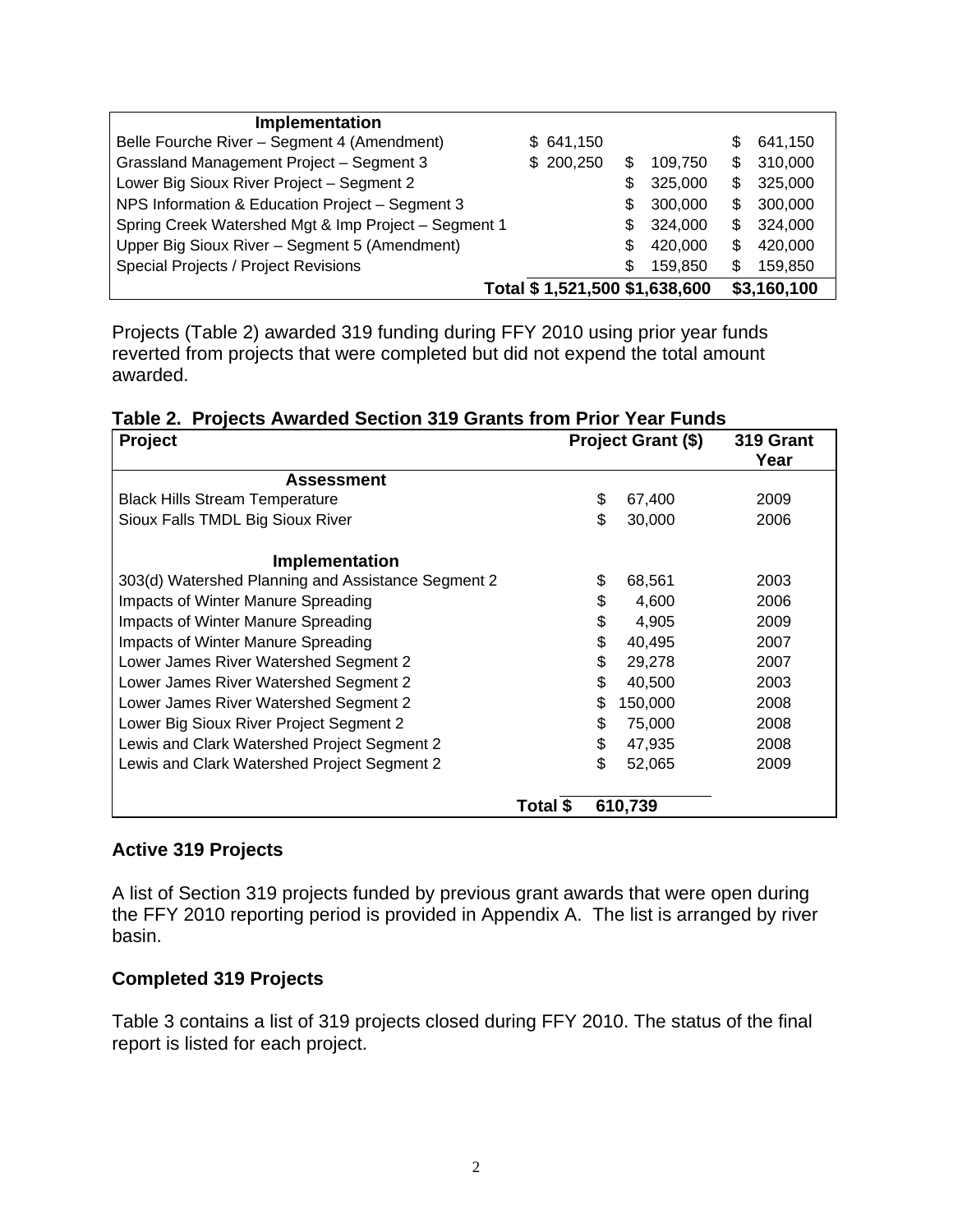|                                           | <b>Final Report Status</b> |             |            |                 |            |  |  |  |
|-------------------------------------------|----------------------------|-------------|------------|-----------------|------------|--|--|--|
| <b>Project</b>                            | In                         | In Review   |            | <b>Approved</b> |            |  |  |  |
|                                           | <b>Preparation</b>         | <b>DENR</b> | <b>EPA</b> | <b>DENR</b>     | <b>EPA</b> |  |  |  |
| Belle Fourche River Watershed - Segment 3 |                            |             |            | х               | X          |  |  |  |
| 303(d) Watershed Planning & Assistance    |                            |             |            | X               | X          |  |  |  |
| Segment 1                                 |                            |             |            |                 |            |  |  |  |
| Central Big Sioux River Segment 1         |                            |             | х          | X               |            |  |  |  |
| <b>Deuel County Lakes</b>                 |                            |             |            | X               | X          |  |  |  |
| Firesteel Creek/Lake Mitchell Segment 2   |                            | X           |            |                 |            |  |  |  |
| Lewis & Clark Segment 1                   |                            |             |            | X               | X          |  |  |  |
| Lower Big Sioux River Segment 1           |                            | X           |            |                 |            |  |  |  |
| Lower James River Segment 1               |                            |             |            | X               | X          |  |  |  |
| <b>Medicine Creek Watershed Project</b>   |                            |             |            | X               | X          |  |  |  |
| SD Nonpoint Source I&E Project            | х                          |             |            |                 |            |  |  |  |
| Spring Creek (Campbell Co.) Segment 1     |                            |             |            | X               | Χ          |  |  |  |
| <b>Upper Snake Creek Project</b>          |                            |             |            |                 |            |  |  |  |

## **Table 3. 319 Projects Closed During FFY 2010**

A historical list of Section 319 projects completed by DENR and its project partners is provided in Appendix B. The projects are listed alphabetically by river basin. Unless otherwise indicated, a final report for each project has been filed with EPA, entered in Grant Reporting and Tracking System (GRTS), and is available from the SD State Library. Several of the reports are also available by visiting:

## http://denr.sd.gov/dfta/wp/wqinfo.aspx#Project

During 2010 DENR continued activities to close out all 319 grants awarded to the department by their current expiration dates. The 2003 and 2006 grants are on target for being completed on time in 2011.

## **604(b) Grant**

Activity related to three 604(b) grants is noted for the FFY 2010 reporting period:

1. Grant C6 99813108-01 was open and \$243,403.94 out of \$286,156 has been spent for administrative activities or disbursed to pass-through grant recipients and contractors. The work plan was changed to move funds among existing projects plus the addition of a new project.

Projects funded with the amended grant C6 99813108-01 are listed in Table 4.

2. Grant C6 99813110 was approved for \$101,000. One project was funded using the \$101,000; the Northern Great Plains Reference Site Validation and Bio-monitoring Toolkit Project.

3. The American Recovery & Reinvestment Act (ARRA) allocation Grant 2P 97879101-0 was approved for \$194,300 and \$90,193 has been spent to date. The work plan was amended to move funds among projects.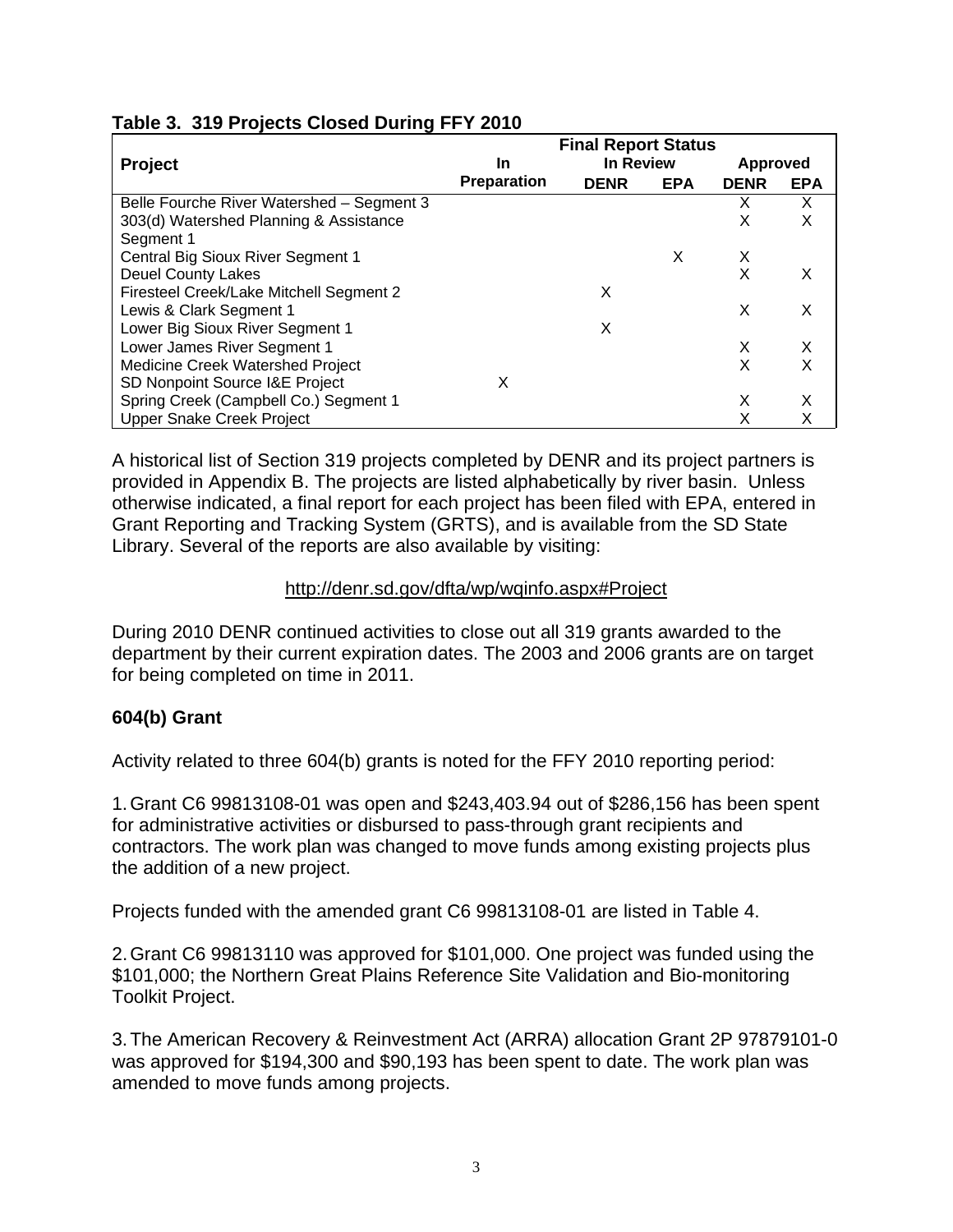Projects funded with the ARRA Allocation are listed in Table 5.

| Table 4.  604(b) Projects Funded Under C6 99813108-01                      |     |            |
|----------------------------------------------------------------------------|-----|------------|
| <b>Project</b>                                                             |     | Grant (\$) |
| Black Hills & Eastern SD Reference Sites Taxonomic Analysis (2008 Samples) | S   | 27,270     |
| <b>DENR Staff &amp; Support</b>                                            |     | 43.009     |
| <b>French Creek Assessment</b>                                             | \$  | 50,000     |
| Lake Campbell (Brookings Co.) Post Project Assessment                      |     | 6.877      |
| Northern Great Plains Ref. Site Validation & Bio. Toolkit                  | \$. | 24,000     |
| Sioux Falls - Big Sioux River TMDL                                         | \$. | 135,000    |
| Total                                                                      |     | \$286,156  |

## **Table 4. 604(b) Projects Funded Under C6 99813108-01**

## **Table 5. 604(b) Projects Funded Under 2P 97879101-0**

| <b>Project</b>                                         |       | Grant (\$) |
|--------------------------------------------------------|-------|------------|
| Black Hills & Eastern SD Ref. Sites Taxonomic Analysis | S.    | 33,768     |
| DENR 2009-2010 Statewide Lakes Survey                  | \$.   | 21,918     |
| <b>Statewide Mercury TMDL</b>                          | S.    | 35,614     |
| Upper James River TMDL Assessment                      | S.    | 64.000     |
| Whetstone River Watershed Assessment                   |       | 39,000     |
|                                                        | Total | \$194,300  |

## **604(b) Projects Completed, Changed, and Closed**

No projects were completed during the FFY 2010 reporting period. A historical listing of completed 604(b) funded projects is located in Appendix C.

#### **Section 106 Categorical Grant**

South Dakota had four 106 Supplemental Categorical grants open during the FFY 2010 reporting period, and an additional 106 grant was approved in 2010. The Section 106 project activities are detailed in Table 6.

#### **Table 6. Section 106 Categorical Grant Activities**

| <b>Grant/Project</b>                               |                            |    | Amount      |
|----------------------------------------------------|----------------------------|----|-------------|
| Grant #I-97845501-0                                | 1-Oct-06 through 31-Dec-09 |    |             |
| National Lakes Survey -- EPA Lab Services          |                            | \$ | 70,000      |
| National Lakes Survey & 2007-2008 Statewide Survey |                            | \$ | 93,000      |
| Phytoplankton Analysis                             |                            | \$ | 43,224      |
| Sediment Study -- EPA/Ag Research Service          |                            | \$ | 45,000      |
| Stage Gauges (Discharge Relationship Development)  |                            | \$ | 80,776      |
| <b>Statewide Mercury TMDL</b>                      |                            | S  | 117,000     |
|                                                    | Total                      | S  | 449,000     |
| Grant #I-97852801                                  | 1-Jun-07 through 31-May-10 |    |             |
| Lower Cheyenne River TMDL Assessment Phase II      |                            |    | \$1,093,566 |
|                                                    | Total                      |    | \$1,093,566 |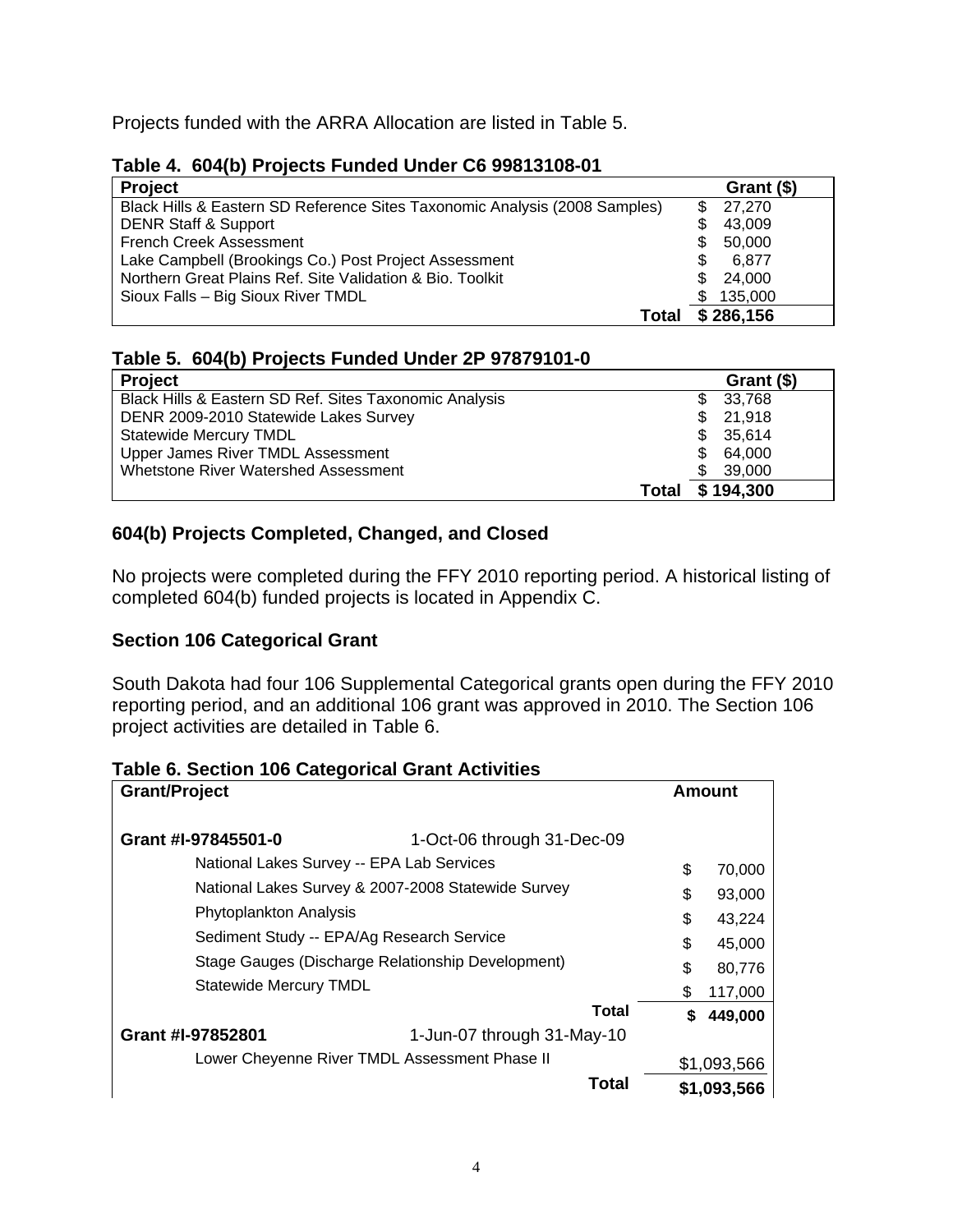| Grant #I-97845508-1<br>18-May-08 through 30-Sep-11                           |               |
|------------------------------------------------------------------------------|---------------|
| Beneficial use assessments                                                   | \$<br>124,150 |
| Methodologies to determine stream sediment sources / Upper                   |               |
| <b>James River Assessment</b>                                                | \$<br>11,000  |
| National Streams Survey -- EPA In-Kind                                       | \$<br>400,000 |
| Reference Site Development                                                   | \$<br>17,500  |
| Stage/Discharge Relationship Development                                     | \$<br>187,250 |
| <b>Statewide Mercury TMDL</b>                                                | \$<br>34,000  |
| <b>Total</b>                                                                 | \$<br>773,900 |
| Grant I-97884801-1                                                           |               |
| 21-Jun-10 through 30-Sep-12<br><b>DENR Stream Reference Site Development</b> | \$17,500      |
| NGP Reference Site Validation & Biomonitoring                                | \$140,050     |
| Monitoring Supplies and Equipment                                            | \$16,595      |
| <b>Total</b>                                                                 | \$174,145     |
| Grant I-97886501-1<br>1-Oct-10 through 30-Sep-13                             |               |
| <b>NGP Reference Site Validation Project</b>                                 | \$86,000      |
| Reference Site Development                                                   | \$18,000      |
| Stage/Discharge Relationship Development                                     | \$70,000      |
| National Wetlands Survey -- EPA In-Kind for Lab Services                     | \$26,000      |
| National Wetlands Survey -- EPA In-Kind for Field Work                       | \$78,000      |
| Total                                                                        | \$278,000     |
|                                                                              |               |

A historical listing of completed Section 106 funded projects is located in Appendix D.

## **Grants Reporting and Tracking System**

South Dakota enters information about 319 funded projects into the EPA Grants Reporting and Tracking System (GRTS) database. The GRTS database contains information about project funding, goals, and tasks. During FFY 2010, DENR entered annual evaluations for all existing projects. The reports detail project activities and progress for the period October 1, 2009 – September 30, 2010. The program can be accessed at:

http://denr.sd.gov/dfta/wp/grts.aspx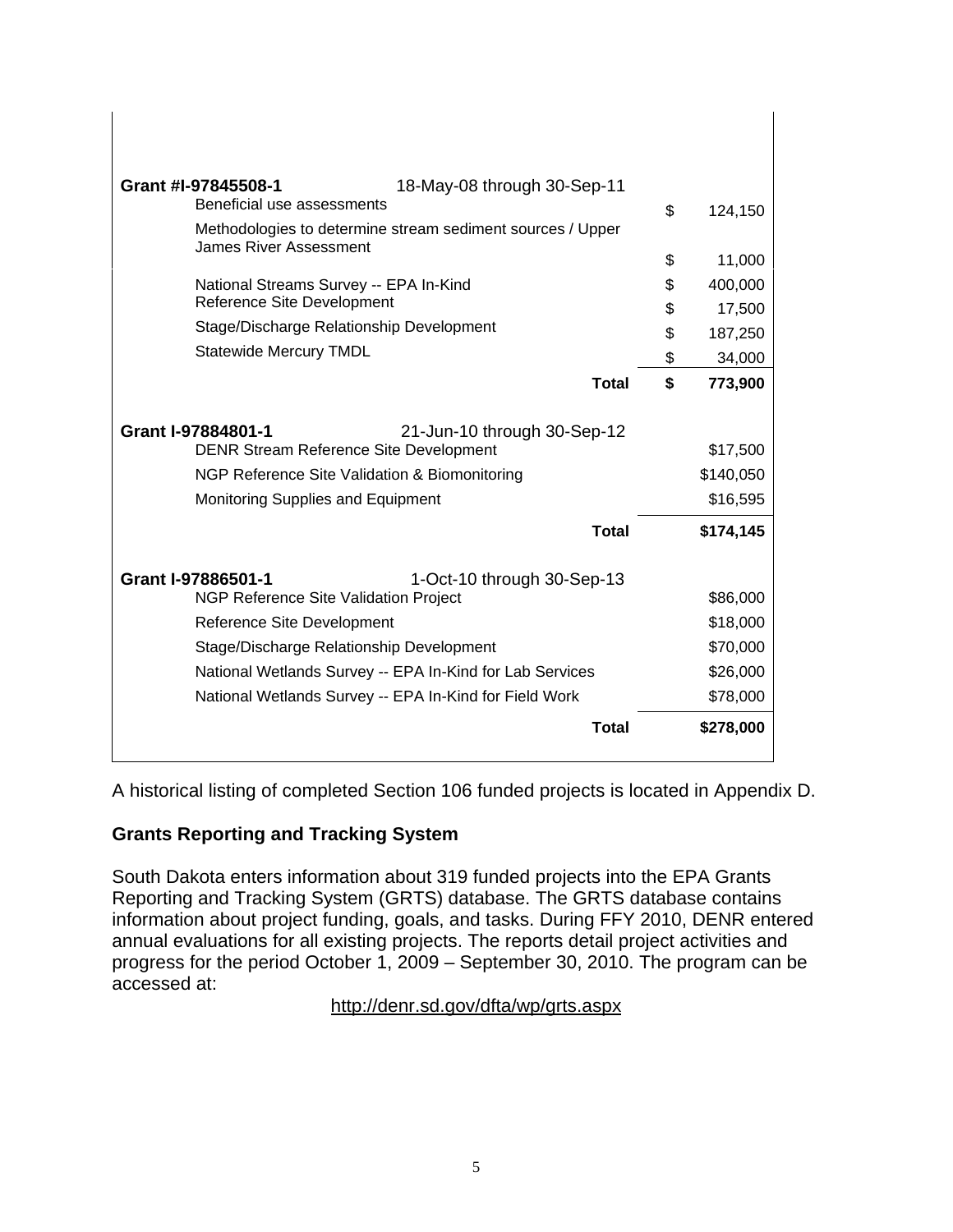#### **Staff**

During the reporting period, the Watershed Protection Section was authorized 15.5 full time equivalents. Included in the number were twelve environmental scientists, two natural resources engineers, a secretary, and a half time program administrator. Visit the Watershed Protection website for contact information, areas of program responsibility, and information about staff and support program goals.

#### http://denr.sd.gov/dfta/wp/staff.aspx

Watershed staff has access to the services of other Division of Financial and Technical Assistance and department media program staff as needed to carry out the mission of the Watershed Protection section.

Watershed staff provided funded projects with technical assistance and project oversight through onsite and electronic means during FFY 2010. They also assisted prospective project partners with the preparation of project proposals and implementation plans. In FFY 2010 staff initiated 14 contracts obligating \$2,797,223 in federal funds and processed 177 payment requests for federal funds totaling \$4,133,741 from all sources; and initiated 3 contracts obligating \$230,260 in state and other funds and processed 23 payment requests totaling \$1,430,574 (total includes Clean Water State Revolving Fund NPS loans).

## **Training & Support**

Training was provided for department program staff, local watershed implementation and assessment project staff, and stakeholder groups. This training consisted of onsite project assistance, specialized training for monitoring and assessment, and coordinator workshops. An example of this training was the Annualized Agricultural Non-point Source (AnnAGNPS) watershed model workshop. The training covered model capabilities; introduction to model processes; calibration and validation techniques; and methods for analyzing output.

In addition to the training opportunities provided with direct involvement by the department, training is provided by 319 implementation project sponsors. Examples of training opportunities would be Volunteer Water Quality Monitoring, Managed Grazing tours and workshops, and Nutrient Management workshops.

## **Project Guidance & Oversight**

Watershed staff provides project management assistance to project sponsors during all phases of project development, implementation, and evaluation. The project guidance information and other documents are available at:

#### http://denr.sd.gov/dfta/wp/319.aspx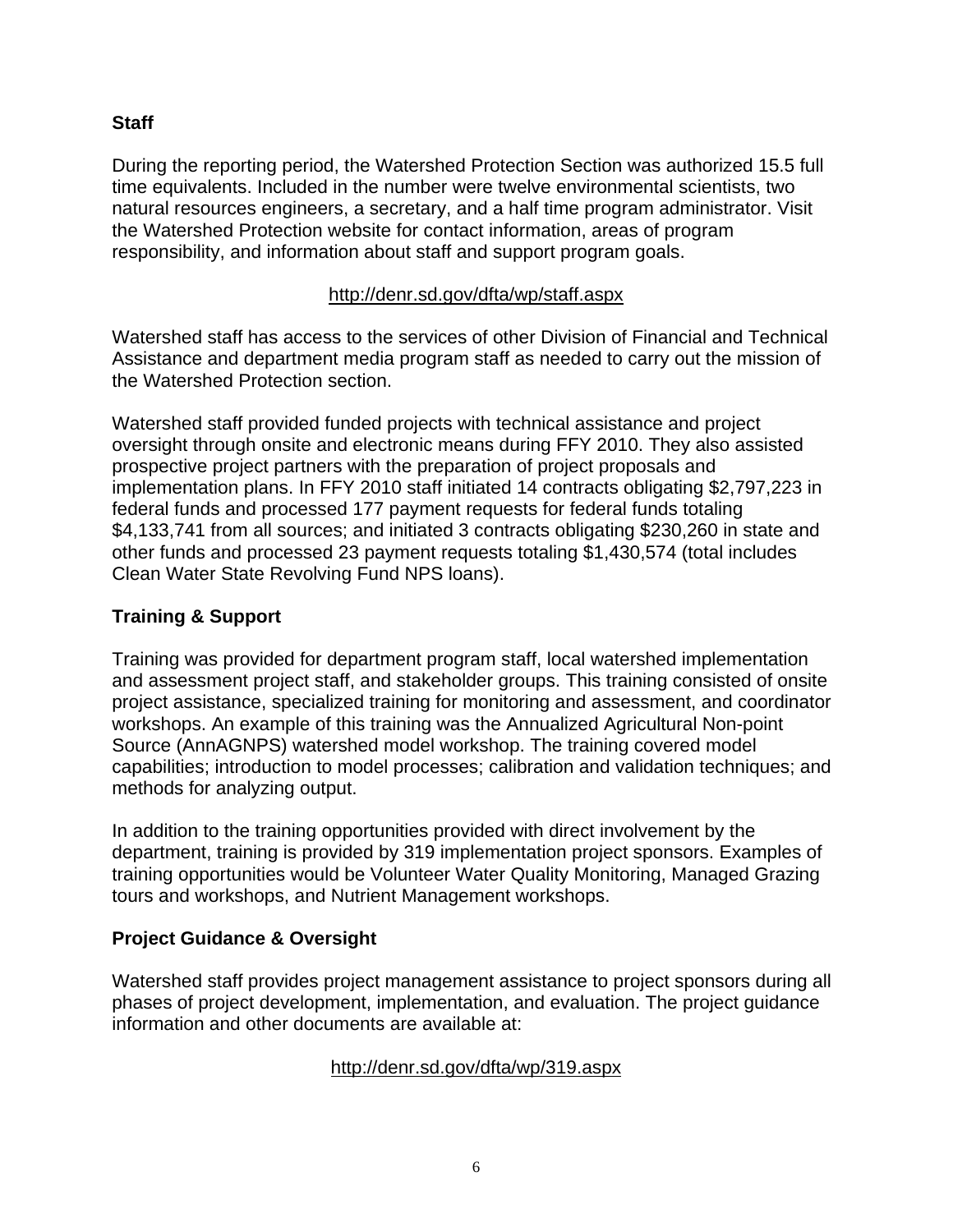Program project officers are encouraged to complete at least two onsite visits to each assigned project each year. During FFY 2010, the review resulted in the revision of several project implementation plans and budgets, and development of exit strategies for several projects prior to their expiration dates.

#### **Information and Education**

The NPS Information and Education (I & E) Program is implemented through DENR's Water Resources Assistance Program. In FFY 2003, the decision was made to outsource the primary responsibility for the implementation of the statewide NPS I & E workplan to the South Dakota Discovery Center and Aquarium. The Discovery Center was awarded a \$200,000 grant in FFY 2004 for that purpose. In FFY 2007, the Center was awarded \$200,000 in additional 319 funds to continue the project. In FFY 2010, it received \$300,000 for Segment 3.

DENR maintains a close working relationship with the Discovery Center to ensure program milestones are met and to ensure that the program is widely advertised. Information about the mini-grants program is provided at NPS Task Force meetings, at training sessions, through the Discovery Center's outreach activities, and the information is provided to the local and state media outlets.

The NPS priority areas addressed by the strategy are wetland and watershed ecology, TMDLs, nutrient and manure management (no demonstration projects), "Smart Growth" and low impact development, phosphorous and nutrient criteria, and healthy watershed protection. No mini-grant projects were funded in FFY 2010.

Additional outreach activities with which the department was involved during FFY 2010 are outlined below.

## **Volunteer Water Quality Network**

Dakota Water Watch is a system of trained citizen volunteers who take time each year to gather water quality information on lakes, streams, and wetlands in their area. This helps fill existing data gaps and helps to improve or maintain the water quality in eastern South Dakota and throughout the state.

Since 1992, South Dakota Water Festivals have delivered a strong water conservation message to an increasing number of fourth graders. Our goal is to provide a multi-topic, interdisciplinary, one-day water "science fair" where kids apply water education knowledge learned in the classroom to "real life" problem solving situations.

Adopt-A-Stream is where groups or individuals adopt lakes and streams by cleaning shorelines of litter. Signs are posted to advertise the group's activity and encourage others to not litter or pollute.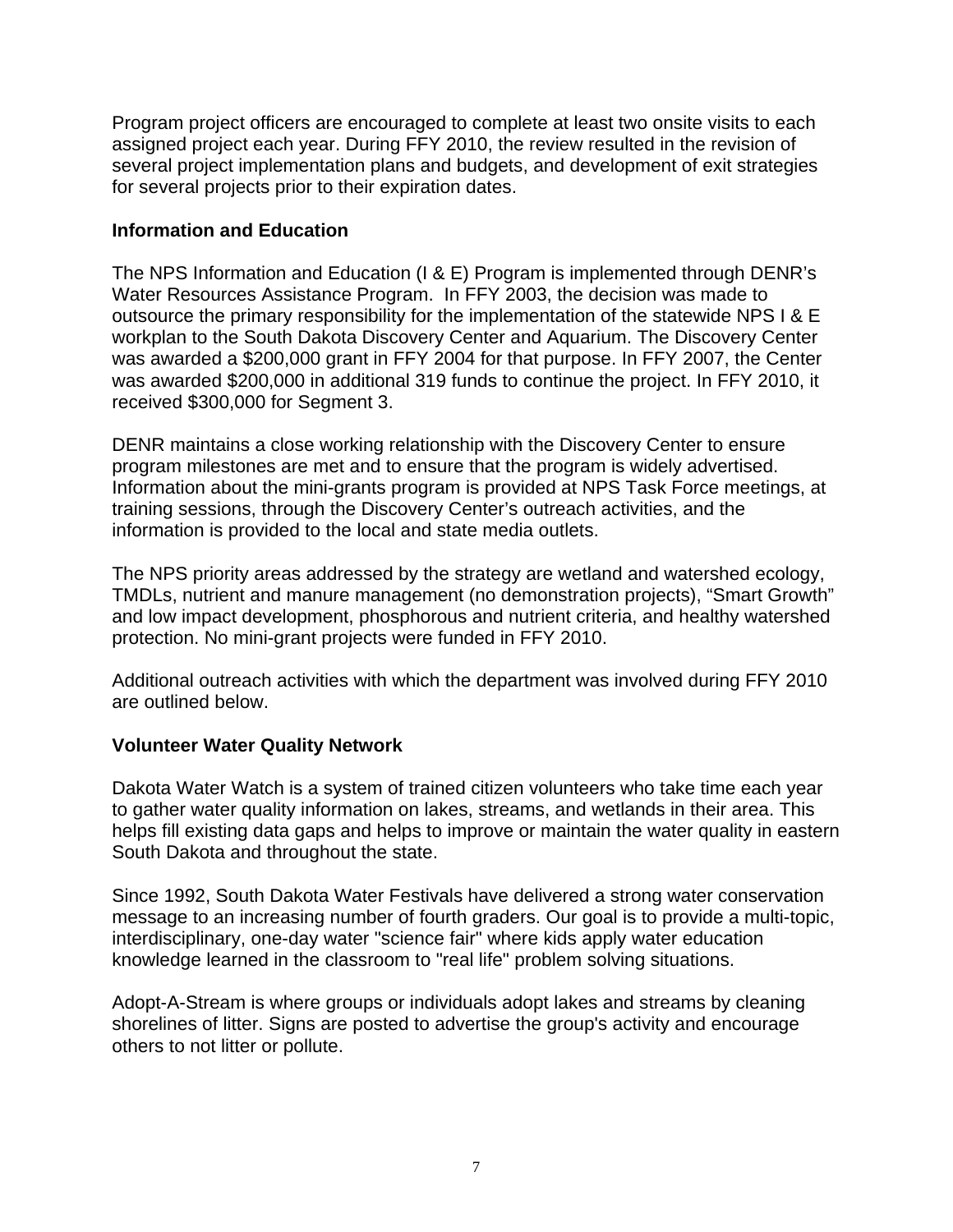Project WET is an environmental teaching module for elementary teachers. The module emphasizes water related issues. Project WET is coordinated through Anne Lewis with the South Dakota Discovery Center.

## **Program Website**

The Water Resources Assistance Program has maintained a website since 1998. The website provides access to water resources information, reports, and opportunities for involvement such as: EPA national and Region VIII and state NPS program guidance; and project management programs including GRTS, Spreadsheet Tool for the Estimation of Pollutant Load (STEPL), and the SD NPS Project Management System (The Tracker Program). The site may be accessed at:

## http://denr.sd.gov/dfta/wp/wp.aspx

## **Displays/Conferences**

The program assisted other department programs and project partners with the development of displays for water related conferences and workshops

## **Financial and Technical Assistance Provided by Project Partners**

While financial and technical assistance received from the Environmental Protection Agency provides the base for the South Dakota NPS Program, the resources available from public and private program partners are integral components of many program activities. Selected partnerships active during the past year are summarized below. For additional information about these and other program partnerships, consult the *South Dakota Watershed Project Funding and Technical Assistance Guide.* An electronic copy of the guide is available by visiting:

http://denr.sd.gov/dfta/wp/documents/NPSFundingTechnicalAssistanceGuide.pdf

## **USDA Natural Resources Conservation Service and Farm Service Agency**

The USDA Natural Resources Conservation Service (NRCS) and Farm Service Agency (FSA) are active project partners in nearly all phases of the NPS Program. Financial assistance for NPS related activities provided by USDA administered programs during FFY 2010 is shown in Table 7.

|  |  |  | Table 7. SD NPS Related Activities Funded during FFY 2010 by USDA Programs |
|--|--|--|----------------------------------------------------------------------------|
|  |  |  |                                                                            |

| Program                                        | # Applications Funded | <b>Acres</b> | Funding (\$) |
|------------------------------------------------|-----------------------|--------------|--------------|
| Conservation Reserve Program (CRP)             | 1.965                 | 89.367       | \$770,000    |
| <b>Environmental Quality Incentives (EQIP)</b> | 655                   |              | \$14,356,366 |
| Grasslands Reserve Program (GRP)               | 22                    | 12.612       | \$1,823,761  |
| <b>Conservation Stewardship Program</b>        |                       |              |              |
| (CSP)                                          | 504                   | 1,294,090    | \$14,873,702 |
| Wetland Reserve Program (WRP)                  | 95                    | 11.181       | \$16,770,171 |
|                                                |                       |              |              |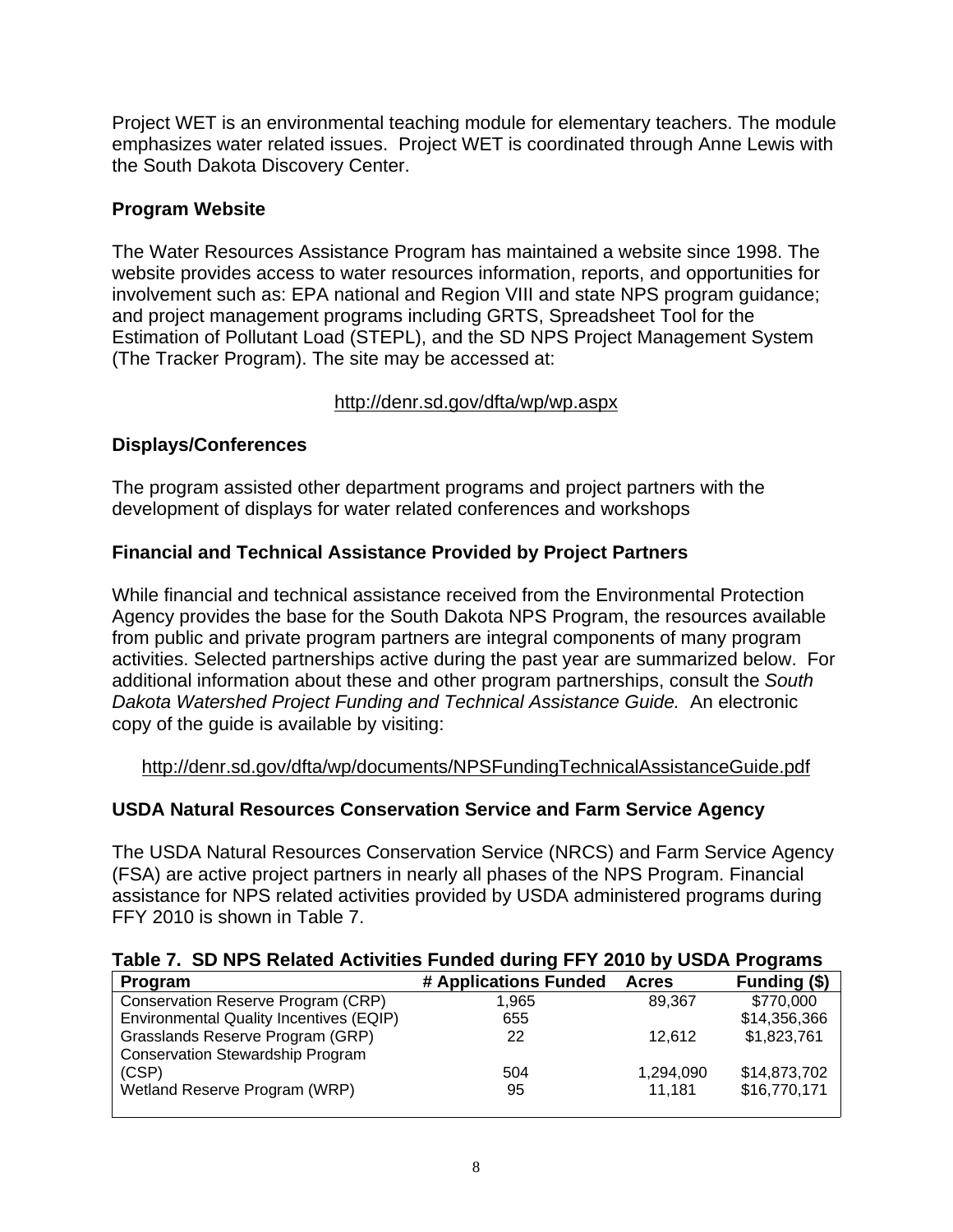| Wildlife Habitat Incentives Program | 38 |        | \$563.015   |
|-------------------------------------|----|--------|-------------|
| (WHIP)                              |    |        |             |
| Conservation Reserve Enhancement    |    |        |             |
| Program (CREP) *                    |    | 11.424 | \$2,707,080 |

\* The Conservation Reserve Enhancement Program (CREP) is administered by the USDA's Farm Service Agency, CREP is simply a "state-sponsored" Conservation Reserve Program designed for a specific geographic area that will address resource concerns identified by state partners.

The South Dakota CREP program was established in October 2009 and is managed by the South Dakota Game, Fish and Parks Department (GFP). The focus is on improving water quality, reducing soil erosion, and providing flood control all while creating additional pheasant nesting habitat in the James River Watershed. CREP participants will receive 40% higher rental rates than if they were to just enroll their land in CRP. Every acre enrolled in CREP will be open to public hunting and fishing.

#### **US Geologic Survey**

The Geologic Survey provides technical assistance and water quality data to several South Dakota nonpoint source assessment and implementation projects, especially those that include large tracts of federal and tribal lands. The survey is also an active participant in planning and conducting the Eastern South Dakota Water Conference and the Black Hills South Dakota Hydrology Conference.

#### **US Fish and Wildlife Service**

The US Fish and Wildlife Service (USFWS) provide technical and financial assistance to watershed projects for Best Management Practices (BMP) installation. This assistance centers primarily on cost share for practices related to managed grazing systems and wetland habitat development. The main USFWS programs providing funds for BMPs are Partners for Fish and Wildlife Program and North American Waterfowl Conservation Act. Commonly cost shared BMPs include grass seeding, cross fencing, multiple purpose ponds, and riparian exclusion fencing. They work with local project sponsors, DENR and EPA Region VIII staff to complete threatened and endangered species clearance and related implementation issues.

#### **South Dakota BWNR/DENR Grant Assistance**

The South Dakota Board of Water and Natural Resources (BWNR) administers the Consolidated Water Facilities Construction Program (CWFCP). The program provides state grants and low interest loans for projects on the State Water Facilities Plan. NPS structural and construction BMPs such as animal waste management systems (AWMS) and shoreline stabilization are eligible for cost share funds through the program.

The BWNR has also provided additional grant assistance to watershed projects from the Clean Water State Revolving Fund (CWSRF) Administrative Surcharge Fees.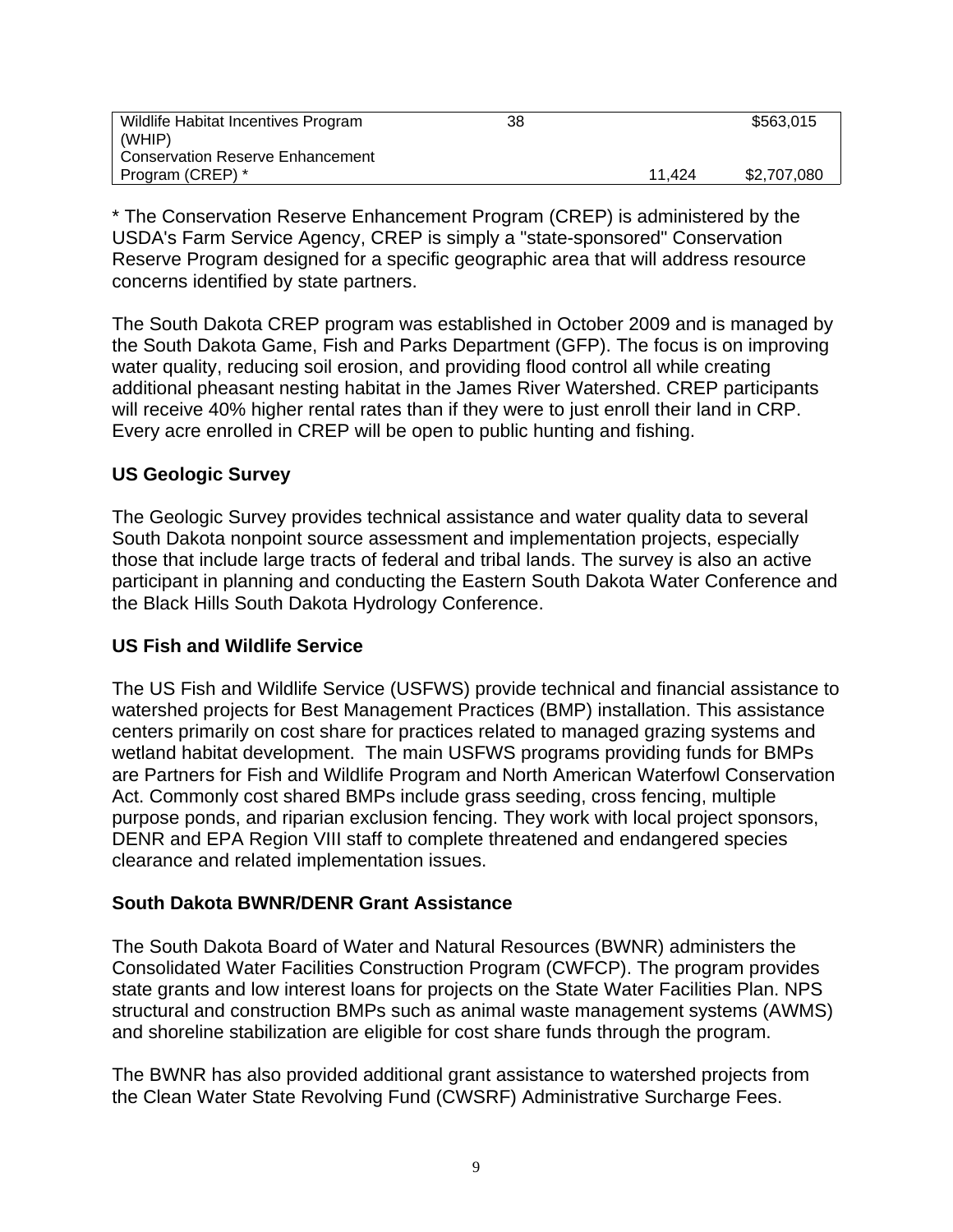The Water Resources Assistance Program administers special appropriations from the department's Environment and Natural Resources (ENR) Fee Fund. These funds provide state assistance for the completion of TMDL assessments.

Projects awarded Consolidated and fee fund grants during the reporting period are listed in Table 8.

**Table 8. NPS Projects Awarded CWFCP and Fee Fund Grants during FFY 2010** 

| <b>Project</b>                             | <b>Funding Source</b>   | Grant Award (\$) |
|--------------------------------------------|-------------------------|------------------|
| Upper Minnesota River Watershed Assessment | <b>ENR Fee Funds</b>    | \$14,260         |
| Lewis & Clark Watershed Imp. Seg 2         | Consolidated            | \$130,000        |
| Lower Big Sioux River Imp. Seg. 2          | <b>CWSRF Admin Fees</b> | \$86,000         |
|                                            | Total                   | \$230,260        |

## **South Dakota Clean Water State Revolving Fund (NPS Incentive Loan Program)**

The South Dakota Board of Water and Natural Resources administers the state's Clean Water State Revolving Fund (CWSRF) Loan program. In 2004, the board established a nonpoint source incentive rate for nonpoint source projects. Projects for traditional wastewater or storm water that include a nonpoint source component are eligible for the nonpoint source interest rate. The annual principal and interest payment is calculated for a loan at the current base SRF interest rates of 2.25 percent for loans with a term of 10 years or less, 3 percent for loans with a term of 11 to 20 years, and 3.25 percent for loans with a term greater than 20 years. Using the lower incentive interest rates of 1.25 percent, 2 percent, and 2.25 percent respectively, a loan is sized using the annual payment previously calculated. The difference in the two loan principal amounts is the amount of funding available for the NPS component of the project.

Since its inception, four NPS project sponsors have used the NPS incentive program rate in partnership with municipalities. The projects and NPS loan amounts are shown in Table 9.

| <b>Project</b>                                      | <b>Municipality</b> | SRF Loan (\$) |
|-----------------------------------------------------|---------------------|---------------|
| <b>FFY 2005</b>                                     |                     |               |
| Brown County Water Quality Improvement Project      | City of Aberdeen    | \$1,156,259   |
| Central Big Sioux Watershed Project - Segment I     | City of Sioux Falls | \$4,374,985   |
| <b>FFY 2006</b>                                     |                     |               |
| Upper Big Sioux River Watershed Project-Segment IV  | City of Watertown   | 113.985<br>S  |
| <b>FFY 2007</b>                                     |                     |               |
| Upper Big Sioux River Watershed Project - Segment V | City of Watertown   | 139,952<br>S  |
| <b>FFY 2009</b>                                     |                     |               |
| Firesteel Creek / Lake Mitchell Watershed Project   | City of Mitchell    | 148,523       |
|                                                     | Total               | \$5,933,704   |

**Table 9. SRF NPS Incentive Loans** 

Aberdeen initially accessed the funding source to reduce sediment and nutrient loadings to several waterbodies located between the city and Elm Lake. The city has recently expanded the area to include the entire Elm Lake Watershed, and the Foote Creek and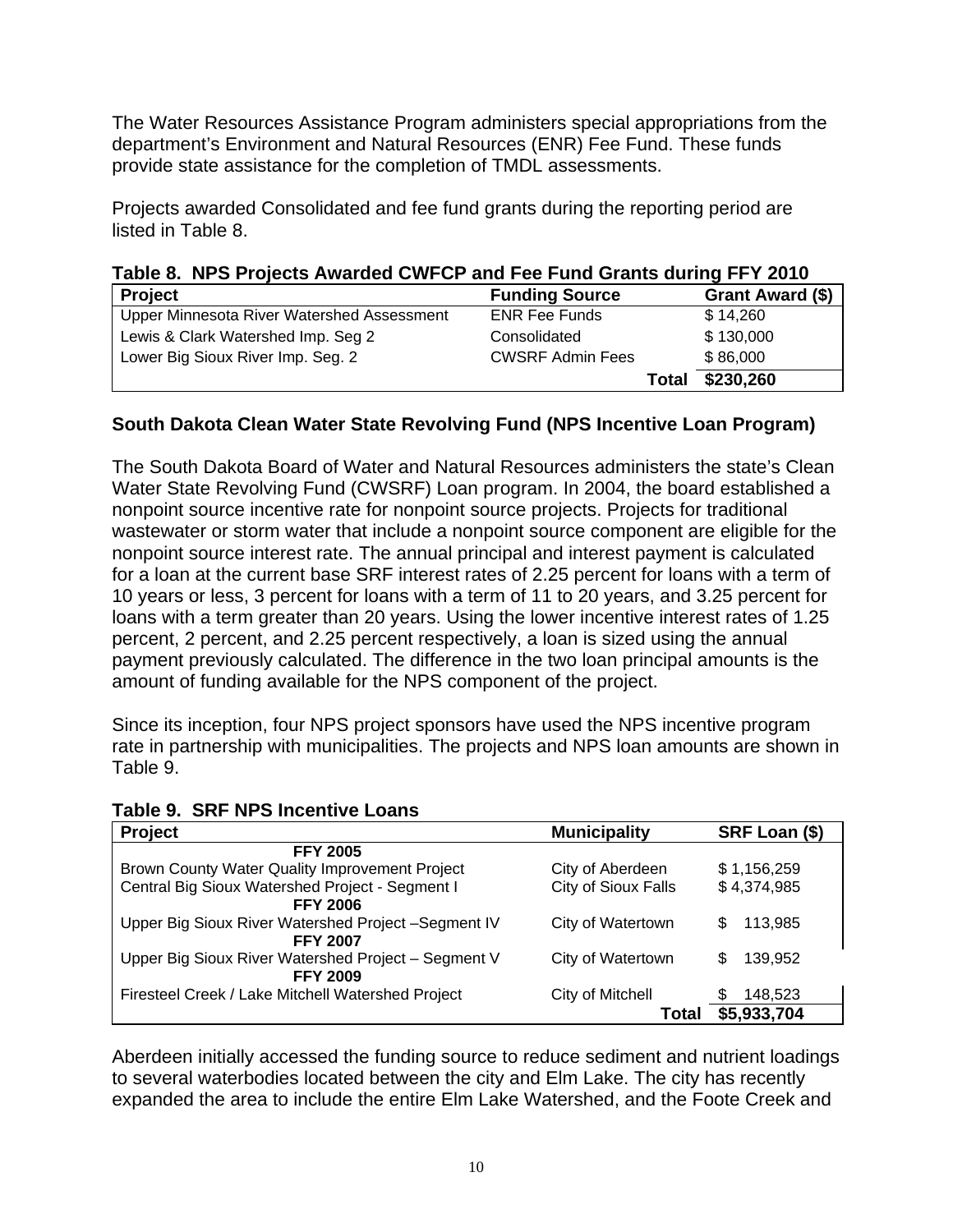Moccasin Creek watersheds to the confluence of the James River. The Elm River is the primary source of the city's drinking water supply. BMPs planned include animal waste management systems, managed grazing, and shoreline stabilization.

Sioux Falls obtained the funds to install animal waste management systems, riparian buffers, and shoreline stabilization along the Big Sioux River and major tributaries within the city and north to the Moody County line. The buffers and animal waste systems will protect the city's water supply by reducing fecal coliform and sediment loadings.

The city of Watertown used the loan funds to reduce sediment and nutrient loadings to the Upper Big Sioux River, Lake Kampeska, and Pelican Lake.

The city of Mitchell used the funds to reduce fecal coliform in Firesteel Creek and Lake Mitchell by cost sharing animal waste management systems.

In FFY 2010 no new CWSRF NPS Incentive Loans were requested.

#### **South Dakota Department of Agriculture**

The South Dakota Department of Agriculture (SDDA) provides state funds to conservation districts for the installation of conservation BMPs through the South Dakota Resource Conservation Grants Program.

During this reporting period, SDDA awarded \$809,404 in grants. NPS projects and project related activities included in the total are listed in Table 10.

|  | Table 10. NPS Activities Funded using Conservation Grants during FFY 2010 |
|--|---------------------------------------------------------------------------|
|--|---------------------------------------------------------------------------|

| <b>Project</b>                                 |       | Grant (\$)    |  |
|------------------------------------------------|-------|---------------|--|
| Northeast Glacial Lakes Implementation Project |       | 28.253        |  |
| Lake Pocasse/Campbell Implementation Project   |       | 5.000         |  |
|                                                | Total | 33,253<br>-SS |  |

#### **South Dakota Department of Game, Fish, and Parks (GFP)**

The GFP assistance programs accessed by projects are similar to those offered by the USFWS and center mainly on managed grazing and wetlands. For a description of the programs and practices cost shared, visit:

http://gfp.sd.gov/wildlife/private-land/default.aspx

#### **Other Partnerships**

DENR maintains partnerships with several other agencies and organization in addition to those discussed previously. A comprehensive list of partners is included in the 2007 revision of the South Dakota NPS Management Plan.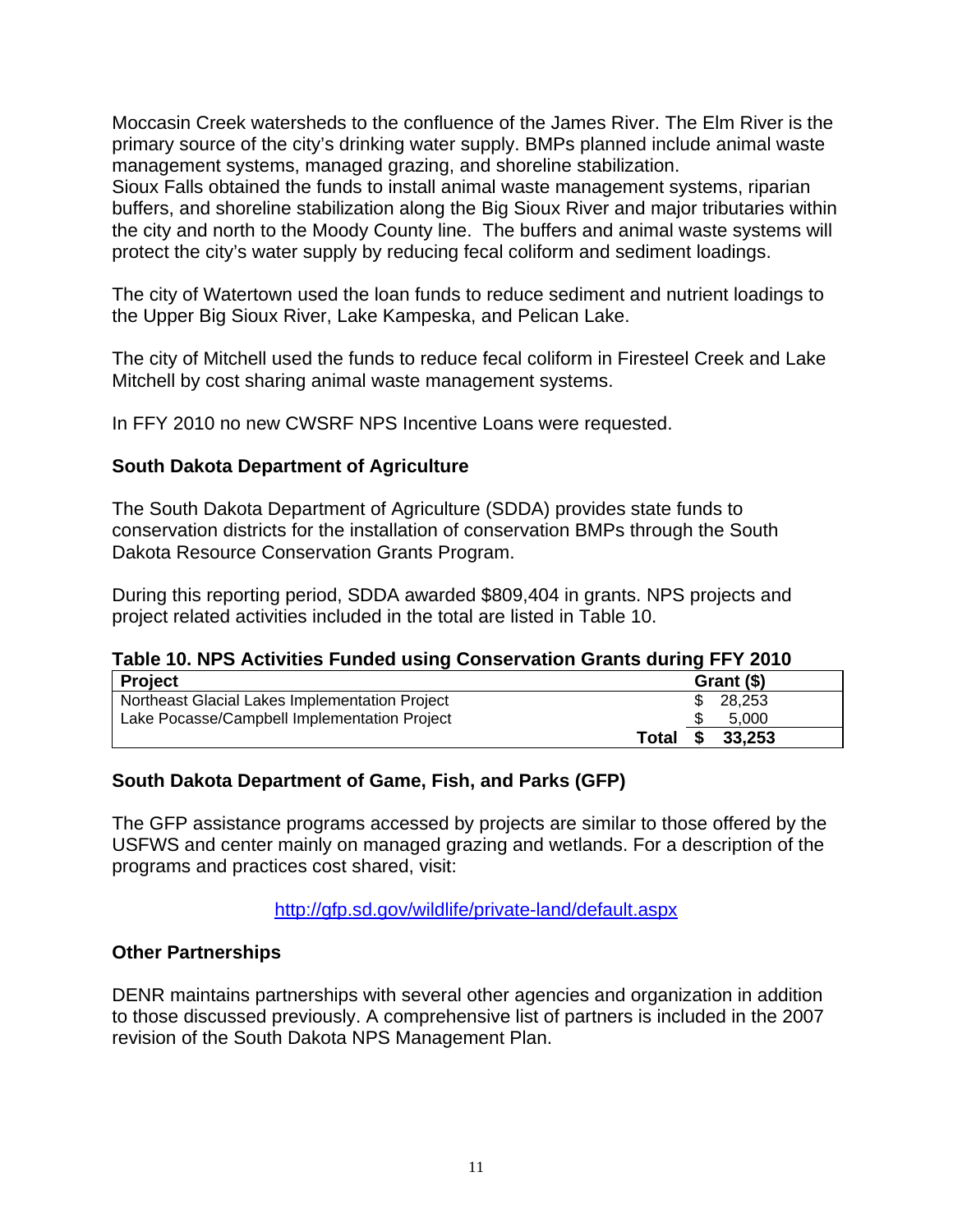#### **319 Grant Match**

Nonfederal match of 40 percent of project expenditures is required for Section 319 grants. South Dakota takes a conservative approach to approving nonfederal match submitted by its project partners. As much of the match comes from the construction and implementation of BMPs, a large proportion of the match requirement for many projects is documented during the later phases of a project. See Appendix E for a summary of nonfederal match documented for each of the department's 319 grants.

#### **Water Quality Improvements**

The South Dakota NPS Program considers quantification of load reductions and resultant water quality improvements essential to evaluating project goal attainment and reaching the TMDLs established for priority waterbodies. The quantification process uses a combination of modeling and water quality sample results. Commonly used models include Revised Universal Soil Loss Equation (RUSLE 2), Annualized Agricultural Nonpoint Source (AnnAGNPS), and Spreadsheet Tool for the Estimation of Pollutant Load (STEPL).

DENR adopted STEPL as the primary load reduction estimation model for reporting annual and cumulative load reductions in GRTS in FFY 2007.

Annual load reductions/water quality improvements documented are entered in GRTS. Load reductions for waterbodies located in project areas during FFY 2010 were 339,922 pounds of nitrogen, 96,089 pounds of phosphorous, and 54,406 tons of sediment.

| <b>Project Name</b>                                             | <u>Nitrogen</u><br>(lbs) | <b>Phosphorous</b><br>(lbs) | <b>Sediment</b><br>(Tons) |
|-----------------------------------------------------------------|--------------------------|-----------------------------|---------------------------|
| 303(d) Watershed Planning<br>and Assistance Project             | 143065                   | 28803                       | 4164                      |
| <b>Belle Fourche River</b><br>Watershed Imp Pro Seg 4           | 0                        | 0                           | 9880                      |
| <b>Brown County Water Quality</b><br><b>Improvement Project</b> | 116                      | 15                          | 6                         |
| <b>Central Big Sioux River</b><br>Watershed Project - Seg 1     | 18366                    | 4104                        | 52                        |
| Firesteel/Lk Mitchell<br>Watershed Project-Segment<br>2         | 17699                    | 4013                        | 65                        |
| Grassland Management &<br><b>Planning Project</b>               | 11135                    | 2227                        | 1403                      |
| Lake Poinsett Watershed<br>Imp Project - Seg 2                  | 2130                     | 1321                        | 460                       |
| Lewis and Clark Watershed<br>Implementation Seg 2               | 133862                   | 44951                       | 35007                     |

#### **Table 11. Load Reductions for Projects during FFY 2010**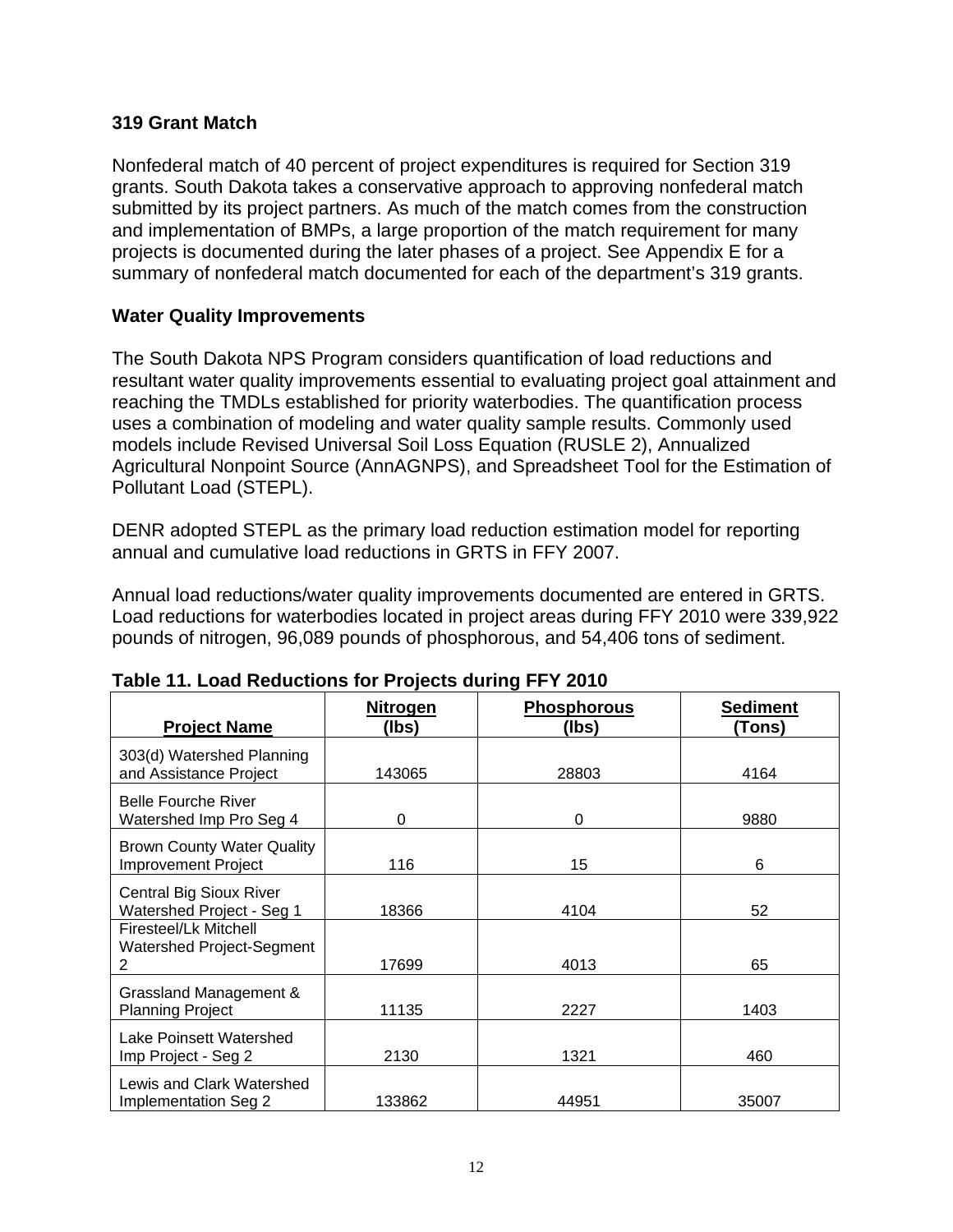| <b>Project Name</b>                                                    | <b>Nitrogen</b><br>(lbs) | <b>Phosphorous</b><br>(lbs) | <b>Sediment</b><br>(Tons) |
|------------------------------------------------------------------------|--------------------------|-----------------------------|---------------------------|
| Lower Big Sioux<br>Implementation Project -                            |                          |                             |                           |
| Seg 1                                                                  | 1530                     | 2066                        | 11                        |
| Lower James River<br>Watershed Implementation<br>Seg. 2                | 3,550                    | 2017                        | 193                       |
| <b>Medicine Creek Watershed</b><br>Project                             | 847                      | 236                         | 173                       |
| <b>NE Glacial Lakes</b><br>Watershed Proj. Seg. 2                      | 1530                     | 539                         | 390                       |
| <b>NE Glacial Lakes</b><br>Watershed Project - Seg 1                   | 692                      | 163                         | 107                       |
| <b>Turkey Ridge Creek</b><br><b>Watershed Project-</b><br>Segment 1& 2 | 97                       | 15                          | 8                         |
| <b>Upper Big Sioux River</b><br>Watershed Project Seg. 5               | 0                        | 3254                        | 18                        |
| Vermilion Basin Watershed<br>Project                                   | 5303                     | 2365                        | 2469                      |
| <b>Totals</b>                                                          | 339922                   | 96089                       | 54406                     |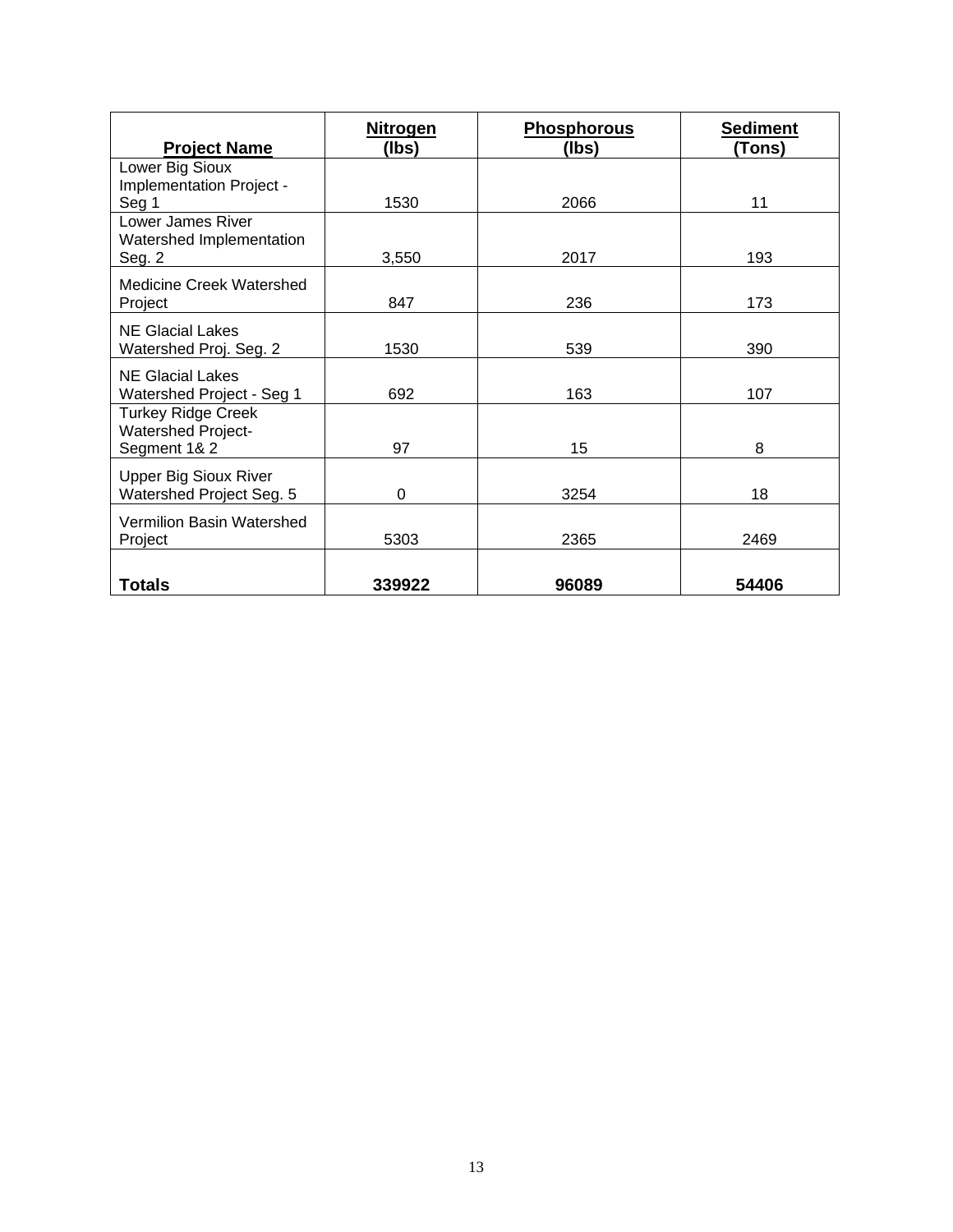## Appendix A

# **Open NPS Projects Funded by Previous Section 319 Grants by River Basin**

| <b>River Basin</b>                   | Project                                                         |  |  |  |
|--------------------------------------|-----------------------------------------------------------------|--|--|--|
| <b>Bad River</b>                     | None                                                            |  |  |  |
| <b>Belle Fourche River</b>           | Belle Fourche River Watershed Management - Segment 3 & 4        |  |  |  |
| <b>Big Sioux River</b>               | Central Big Sioux Watershed Implementation - Segment 1          |  |  |  |
|                                      | Deuel County Lakes Watershed Improvement                        |  |  |  |
|                                      | NE Glacial Lakes Watershed Improvement - Segment 1 & 2          |  |  |  |
|                                      | Sioux Falls Big Sioux River TMDL                                |  |  |  |
|                                      | Lower Big Sioux River Implementation - Segment 1                |  |  |  |
|                                      | Lake Poinsett Watershed Project - Segment 2                     |  |  |  |
|                                      | Upper Big Sioux River Implementation - Segment 5                |  |  |  |
| <b>Cheyenne River</b>                | Lower Cheyenne TMDL Assessment - Segment 2                      |  |  |  |
| <b>Grand River</b>                   | None                                                            |  |  |  |
| <b>James River</b>                   | Brown County Water Quality Improvement                          |  |  |  |
|                                      | Firesteel Creek/Lake Mitchell Implementation - Segment 2        |  |  |  |
|                                      | Lower James River Implementation - Segment 1 & 2                |  |  |  |
|                                      | Upper Snake Creek Watershed - Segment 1                         |  |  |  |
|                                      | <b>Upper James River Assessment</b>                             |  |  |  |
| <b>Minnesota River</b>               | None                                                            |  |  |  |
| <b>Missouri River</b>                | Medicine Creek Watershed Implementation                         |  |  |  |
|                                      | Spring Creek Implementation (Campbell Co.) - Segment 1          |  |  |  |
|                                      | Lewis and Clark Watershed Implementation Project -Segment 1 & 2 |  |  |  |
| <b>Red River</b>                     | None                                                            |  |  |  |
| <b>Vermillion River</b>              | Vermillion River Basin Implementation - Segment 1               |  |  |  |
| <b>White River</b>                   | <b>None</b>                                                     |  |  |  |
| <b>Statewide / Regional Projects</b> | Grassland Management & Planning - Segment 2                     |  |  |  |
|                                      | SD NPS Information & Education Partnership - Segment 2          |  |  |  |
|                                      | 303(d) Watershed Planning and Assistance - Segment 1 & 2        |  |  |  |
|                                      | <b>Black Hills Stream Temperature Assessment</b>                |  |  |  |
|                                      | Impacts of Winter Manure Spreading                              |  |  |  |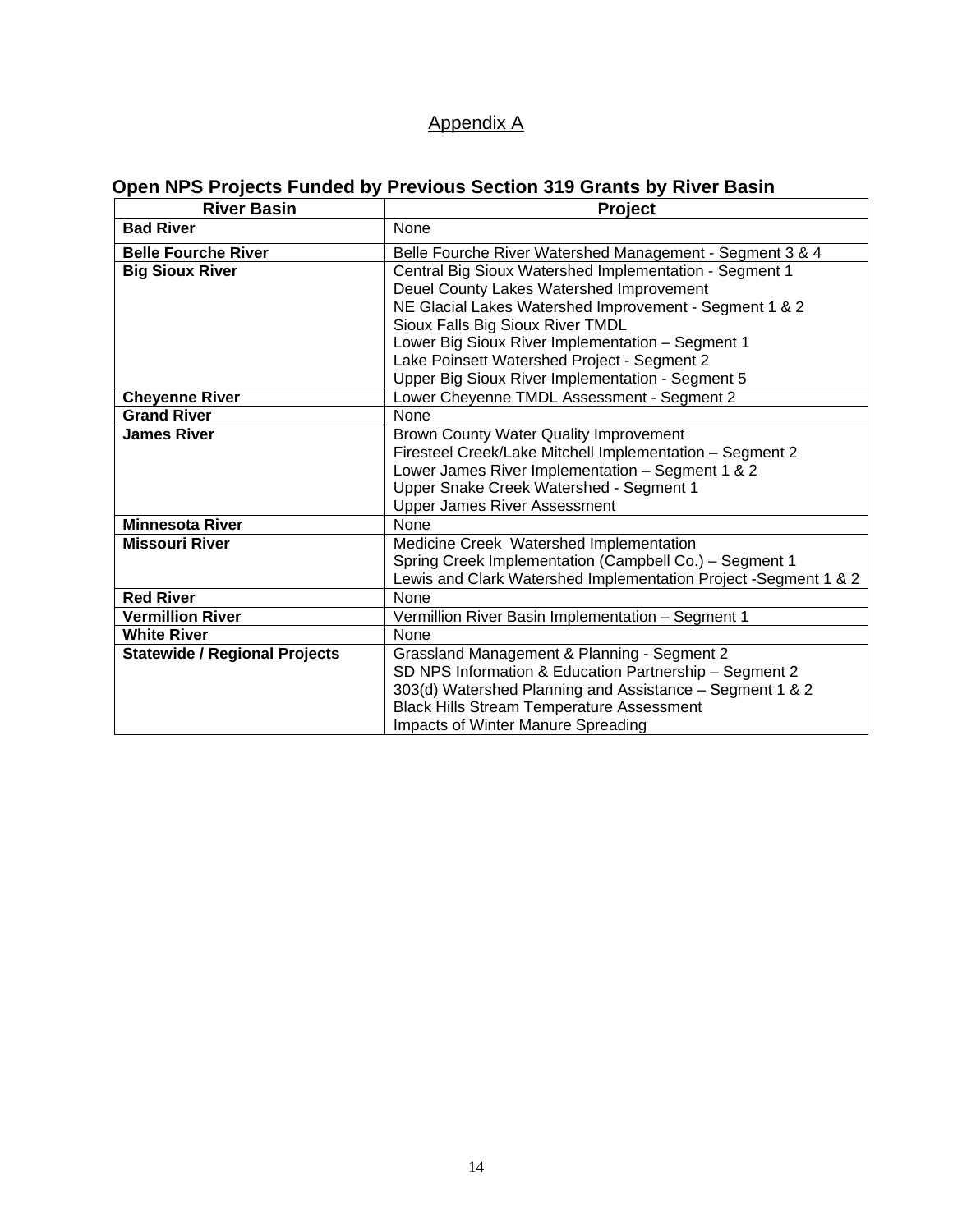## Appendix B

# **Completed Section 319 Projects by River Basin**

| <b>River Basin</b>         | <b>Project</b>                                                              |  |  |
|----------------------------|-----------------------------------------------------------------------------|--|--|
| <b>Bad River</b>           | Bad River Water Quality Project (Phase II)                                  |  |  |
|                            | Bad River Water Quality Project (Phase III)                                 |  |  |
|                            | Hayes and Waggoner Lakes TMDL                                               |  |  |
|                            | <b>Upper Bad River Demonstration</b>                                        |  |  |
| <b>Belle Fourche River</b> | Bear Butte Creek Riparian Demonstration                                     |  |  |
|                            | <b>Belle Fouche River Assessment</b>                                        |  |  |
|                            | Belle Fourche River Watershed Management Plan (Segments 1, 2, & 3)          |  |  |
| <b>Big Sioux River</b>     | <b>Bachelor Creek Assessment</b>                                            |  |  |
|                            | Bachelor Creek Hydrologic Unit                                              |  |  |
|                            | <b>Big Sioux Bank Stability</b>                                             |  |  |
|                            | <b>Big Sioux Well Head Protection</b>                                       |  |  |
|                            | <b>Blue Dog Lake Assessment</b>                                             |  |  |
|                            | Blue dog Lake Watershed Improvement                                         |  |  |
|                            | Central Big Sioux River Implementation Segment 1                            |  |  |
|                            | Deuel County Lakes Implementation                                           |  |  |
|                            | Enemy Swim Lake Implementation                                              |  |  |
|                            | Lake Campbell Watershed Restoration                                         |  |  |
|                            | Lakes Cochrane/Oliver Watershed Improvement                                 |  |  |
|                            | Lakes Herman/Madison/Brant Implementation                                   |  |  |
|                            | Lake Kampeska Watershed                                                     |  |  |
|                            | Lake Norden/Lake Albert/Lake St. John Assessment                            |  |  |
|                            | Lake Poinsett Watershed                                                     |  |  |
|                            | Lower Big Sioux River Implementation Segment 1                              |  |  |
|                            | <b>Pickerel Lake Protection</b>                                             |  |  |
|                            | Roy Lake Assessment                                                         |  |  |
|                            | Upper Big Sioux River Watershed Segments I, II, III & IV                    |  |  |
|                            | Wall Lake Watershed Project                                                 |  |  |
| <b>Cheyenne River</b>      | Wall Lake Post Project Assessment<br>Cheyenne River Phase I TMDL Assessment |  |  |
|                            | Foster Creek Riparian Demonstration - Stanley Co.                           |  |  |
|                            | Lower Cheyenne River TMDL Assessment - Phase I                              |  |  |
|                            | <b>Piedmont Valley Assessment</b>                                           |  |  |
|                            | Rapid City Storm Water                                                      |  |  |
| <b>Grand River</b>         | Shadehill Lake Protection Staffing & Support                                |  |  |
| <b>James River</b>         | Clear Lake Assessment - Marshall Co.                                        |  |  |
|                            | Cottonwood & Louise TMDL                                                    |  |  |
|                            | Elm Lake Implementation Project                                             |  |  |
|                            | Firesteel Creek/Lake Mitchell Watershed Project - Segment 1 & 2             |  |  |
|                            | Foster Creek Riparian Demonstration - Beadle Co.                            |  |  |
|                            | Jones Lake/ Rose Hill Lake TMDL                                             |  |  |
|                            | Jones Lake/Rose Hill Lake Watershed Implementation                          |  |  |
|                            | Lake Byron Watershed                                                        |  |  |
|                            | Lakes Cottonwood and Louis Implementation                                   |  |  |
|                            | Lake Faulkton Watershed Implementation                                      |  |  |
|                            | Lake Hanson / Pierre Creek Implementation                                   |  |  |
|                            | Lake Mitchell Watershed Assessment                                          |  |  |
|                            | Lake Redfield Restoration                                                   |  |  |
|                            | Lower James River Assessment                                                |  |  |
|                            | Lower James River Implementation Segment 1                                  |  |  |
|                            | Loyalton and Cresbard Lakes TMDL                                            |  |  |
|                            | Mina Lake Water Quality Assessment                                          |  |  |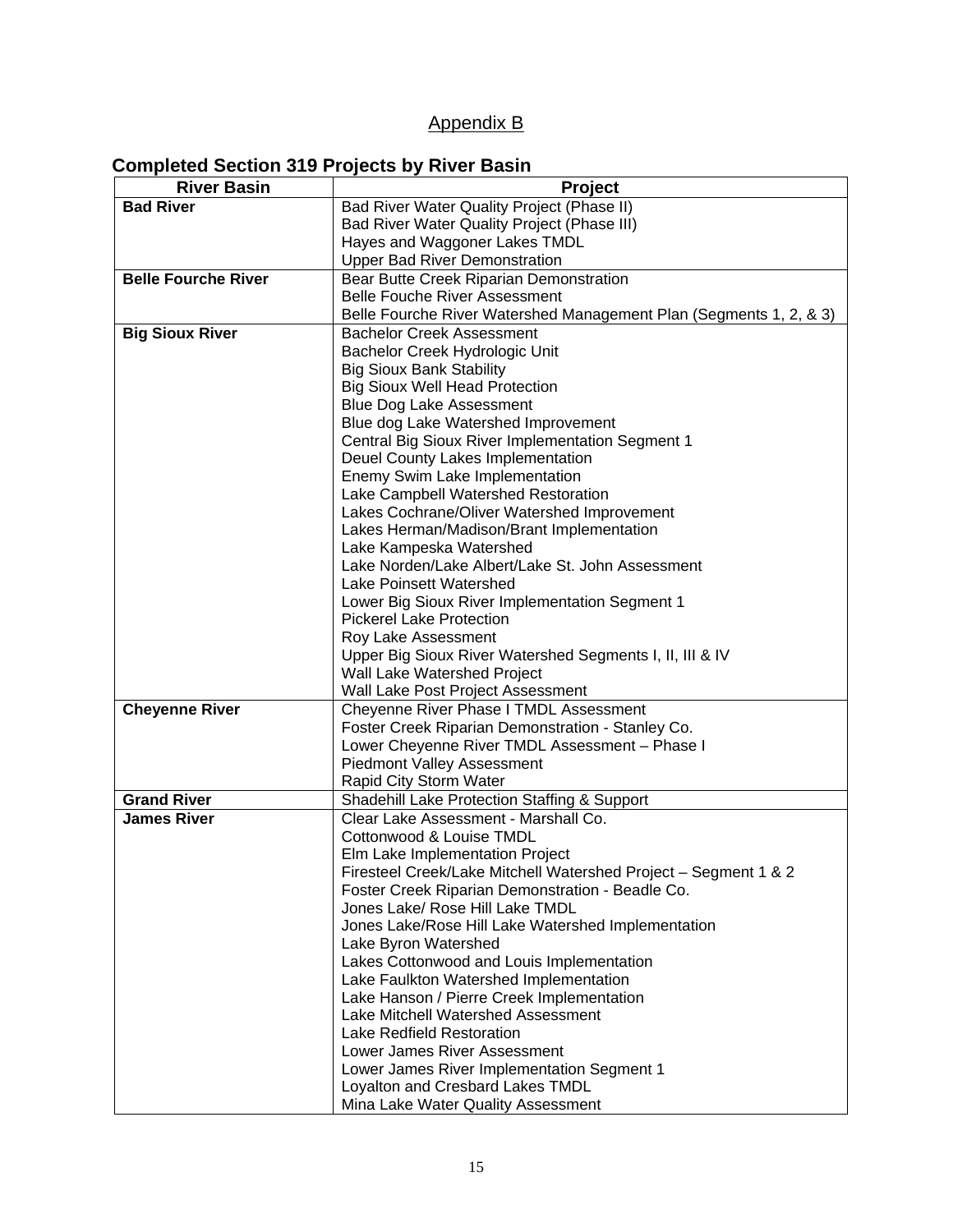|                           | <b>Moccasin Creek TMDL</b>                                                                                  |
|---------------------------|-------------------------------------------------------------------------------------------------------------|
|                           | <b>Ravine Lake Watershed</b>                                                                                |
|                           | <b>Richmond Lake Watershed</b>                                                                              |
|                           | <b>Richmond Lake Assessment</b>                                                                             |
|                           | Twin Lakes/Wilmarth Lake Assessment                                                                         |
|                           | Upper Snake Creek Implementation - Segment 1                                                                |
|                           | White Lake Dam TMDL                                                                                         |
| <b>Missouri River</b>     | <b>Burke Lake Assessment</b>                                                                                |
|                           | <b>Burke Lake Restoration</b>                                                                               |
|                           | Lewis and Clark Implementation Segment 1                                                                    |
|                           | <b>Medicine Creek Assessment</b>                                                                            |
|                           | Medicine Creek Watershed Project - Segment 1                                                                |
|                           | Okobojo Creek Watershed Assessment                                                                          |
|                           | Pocasse / Campbell Watershed Assessment                                                                     |
|                           | South Central Lakes Watershed Assessment                                                                    |
|                           | Spring Creek Implementation (Campbell Co.) Segment 1                                                        |
| <b>Red River</b>          | Lake Traverse Watershed Assessment                                                                          |
| <b>Vermillion River</b>   | Kingsbury County Lakes Assessment                                                                           |
|                           | Kingsbury Lakes Implementation                                                                              |
|                           | Swan Lake Restoration                                                                                       |
|                           | Turkey Ridge Creek Implementation - Segment 1                                                               |
|                           | Vermillion River Basin Assessment                                                                           |
| <b>White River</b>        | White River Phase I Assessment                                                                              |
|                           | Little White River TMDL Assessment                                                                          |
| <b>Statewide/Regional</b> | <b>Abandoned Well Sealing</b>                                                                               |
| <b>Projects</b>           | Animal Waste Management I & II                                                                              |
|                           | Animal Nutrient Management Team III & IV                                                                    |
|                           | Animal Waste Team (Buffer salesmen)                                                                         |
|                           | <b>Bootstraps</b>                                                                                           |
|                           | <b>Buffer Planning and Assistance</b>                                                                       |
|                           | Coordinated Resource Management I & II                                                                      |
|                           | East River Area Riparian Demonstration I & II                                                               |
|                           | East River Riparian Grazing I                                                                               |
|                           | Evaluating Phosphorus Loss on a Watershed                                                                   |
|                           | <b>Grassland Management and Planning Segment 1</b>                                                          |
|                           | <b>Evaluating Vegetative Treatment Areas</b><br><b>Ground Water Monitoring Network</b>                      |
|                           |                                                                                                             |
|                           | Manure Management Based on Soil Phosphorus<br>Manure Management Based on Soil Phosphorus - Additional Soils |
|                           | Nitrogen & Pesticides in Ground Water                                                                       |
|                           | Nonpoint Source Information & Education 1989                                                                |
|                           | Nonpoint Source Information & Education 1994                                                                |
|                           | Nonpoint Source Information & Education 1996                                                                |
|                           | Nonpoint Source Information & Education 1998                                                                |
|                           | Nonpoint Source Information & Education 2004 Segment 1                                                      |
|                           | Nonpoint Source Information & Education 2007 Segment 2                                                      |
|                           | Precision Manure Management to Improve WQ                                                                   |
|                           | <b>Rainfall Simulator</b>                                                                                   |
|                           | <b>Riparian Grazing Workshop</b>                                                                            |
|                           | South Dakota Association of Conservation Districts                                                          |
|                           | 303(d) Watershed Planning & Assistance Segment 1                                                            |
|                           | South Dakota Lake Protection                                                                                |
|                           | Statewide Lake Assessment                                                                                   |
|                           | <b>Wetlands Education Project</b>                                                                           |
|                           |                                                                                                             |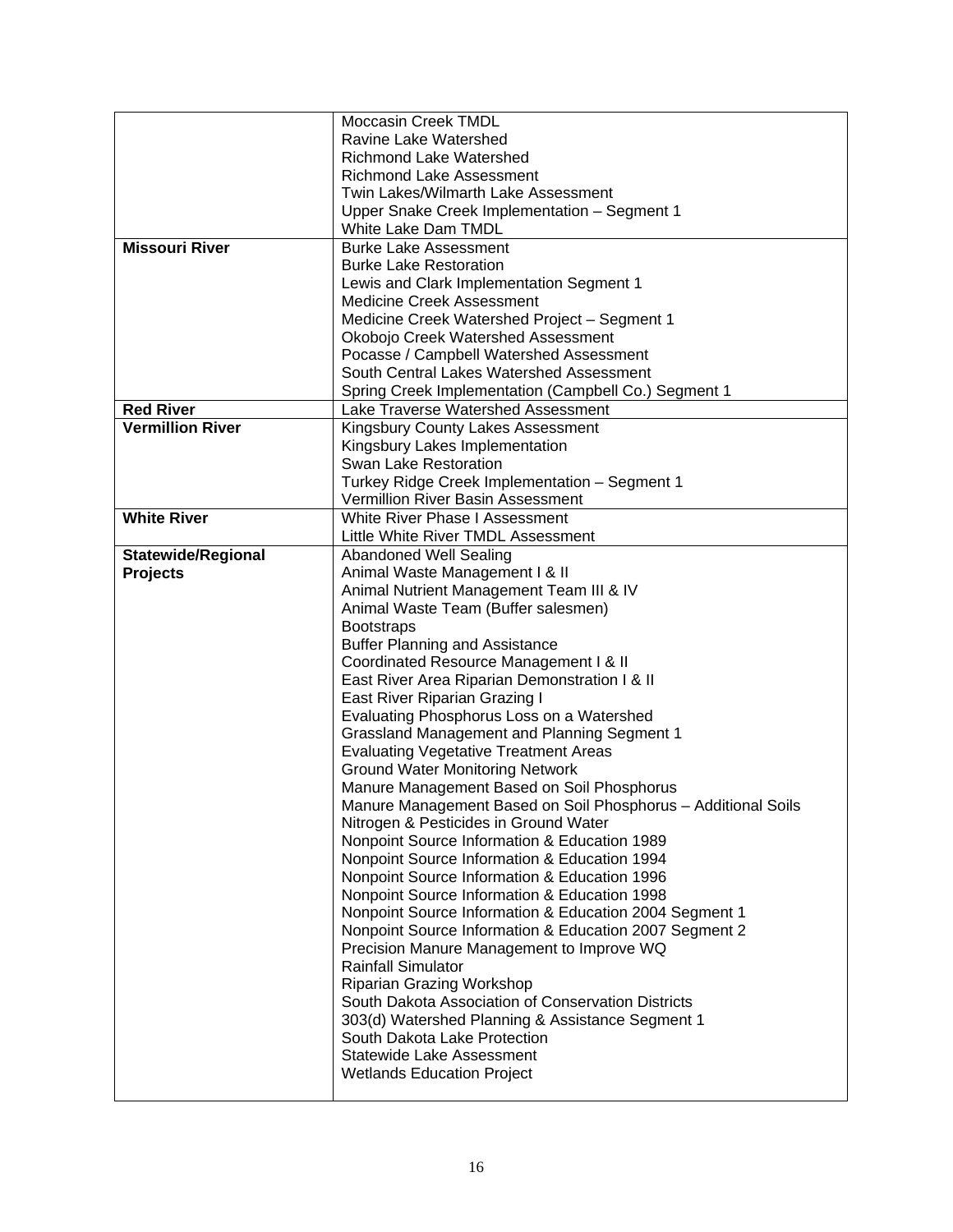## Appendix C

## **Completed 604(b) Projects by River Basin**

| <b>Bad River Basin</b>           | <b>Bad River Phase IA</b>                                        |
|----------------------------------|------------------------------------------------------------------|
|                                  | <b>Bad River Phase IB</b>                                        |
| <b>Belle Fourche River Basin</b> | Belle Fourche River TMDL Project                                 |
|                                  | Streambank Erosion Assessment-Upper Whitewood Creek              |
|                                  | Whitewood Creek Streambank Assessment Project                    |
|                                  | Whitewood Creek Watershed Project Planning                       |
|                                  | <b>Whitewood Creek Bacterial Source Tracking</b>                 |
| <b>Big Sioux River Basin</b>     | Bacterial Source Tracking and Lower Big Sioux TMDL               |
|                                  | <b>Big Sioux Aquifer Protection Project</b>                      |
|                                  | <b>Big Sioux Aquifer Study</b>                                   |
|                                  | Big Sioux River Bank Stabilization Demonstration Project         |
|                                  | Big Sioux River Riparian Assessment (Moody/Minnehaha)            |
|                                  | Covell Lake TMDL (Combined with Sioux Falls Big Sioux River TMDL |
|                                  | Project)                                                         |
|                                  | Pelican Lake Control Structure Feasibility                       |
|                                  | Lake Alvin/Nine Mile Creek TMDL                                  |
|                                  | Lake Campbell (Brookings County Post Implementation Assessment   |
|                                  | Lakes Herman, Madison, Brandt Project Planning                   |
|                                  | Lake Poinsett Project Planning and Design                        |
|                                  | North Central Big Sioux /Oakwood Lake TMDL                       |
|                                  | <b>Upper Big Sioux Watershed AGNPS</b>                           |
| <b>Cheyenne River Basin</b>      | Develop NPS BMPs Western Pennington Co. Drainage District        |
|                                  | Galena Fire Project                                              |
|                                  | Rapid Creek and Aquifer Assessment Project                       |
|                                  | Rapid Creek NPS Assessment Project                               |
|                                  | Rapid Creek Stormwater Impact Prioritization                     |
|                                  | <b>Custer State Parks Lakes Assess. Report Preparation</b>       |
|                                  | <b>Spring Creek Bacterial Source Tracking</b>                    |
| <b>Grand River Basin</b>         | <b>Grand River Watershed TMDL</b>                                |
| <b>James River Basin</b>         | <b>Broadland Creek Watershed Study</b>                           |
|                                  | Firesteel Creek/Lake Mitchell WQ Needs Assessment                |
|                                  | James River TMDL Project                                         |
|                                  | Landowner Survey                                                 |
|                                  | Lake Faulkton Assessment Project                                 |
|                                  | Lake Louise Water Quality Monitoring                             |
|                                  | Mina Lake Water Quality Project                                  |
|                                  | Ravine Lake Diagnostic/Feasibility Study                         |
|                                  | Turtle Creek/Lake Redfield Landowner Survey                      |
|                                  | Wylie Pond/ Moccasin Creek Watershed TMDL                        |
| <b>Minnesota River Basin</b>     | Blue Dog Lake/Enemy Swim Septic Leachate Survey                  |
|                                  | Fish Lake Water Level and Quality Study                          |
|                                  | Lake Cochrane/Oliver TMDL                                        |
|                                  | Lake Hendricks Restoration Assessment                            |
|                                  | Lake Traverse/Little Minnesota River Land Inventory              |
| <b>Missouri River Basin</b>      | <b>Burke Lake Diagnostic/Feasibility Study</b>                   |
|                                  | Lake Andes Watershed Treatment Project                           |
|                                  | Lake Pocasse/Lake Campbell/Spring Creek TMDL                     |
|                                  | Lewis and Clark TMDL Project                                     |
|                                  | Platte Lake Planning                                             |
|                                  | Randall RC&D Implementation Planning                             |
| <b>Vermillion River Basin</b>    | Turkey Ridge Creek Watershed Assessment Project                  |
|                                  | Vermillion River Basin Watershed Planning                        |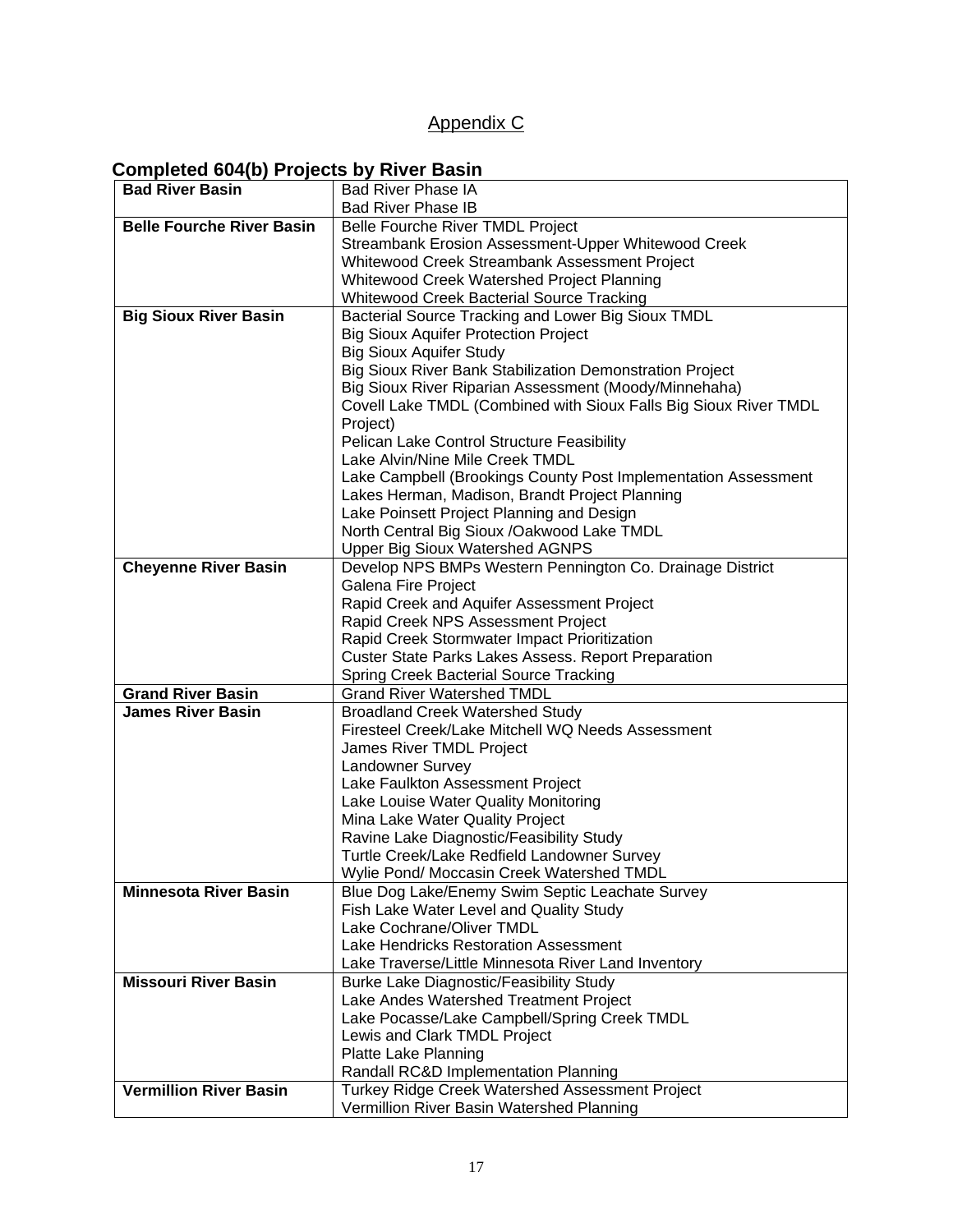|                          | West Yankton Sanitary Sewer Survey                                  |  |  |
|--------------------------|---------------------------------------------------------------------|--|--|
| <b>White River Basin</b> | <b>White River Preservation Project</b>                             |  |  |
|                          | White River Watershed Data Collection Project                       |  |  |
| <b>Statewide</b>         | Bacterial Source Typing: Sample Preparation and Analysis Assessment |  |  |
|                          | Project                                                             |  |  |
|                          | Black Hills Biological Sampling - 2006 samples                      |  |  |
|                          | Black Hills Biological Sampling - 2007 samples                      |  |  |
|                          | Black Hills Biological Sampling - 2008 samples                      |  |  |
|                          | <b>Chemical Containment</b>                                         |  |  |
|                          | Demonstrate Slash Pile Use Control Erosion on Fragile Soils         |  |  |
|                          | <b>Detention Cell Demonstration Project</b>                         |  |  |
|                          | Digitize Soils Maps for South Dakota                                |  |  |
|                          | East River Riparian Demonstration Project                           |  |  |
|                          | <b>Forestry BMP Pamphlet</b>                                        |  |  |
|                          | <b>Groundwater Protection Project</b>                               |  |  |
|                          | Livestock Waste Management Handbook                                 |  |  |
|                          | Local WQ Planning Through Hydrologic Unit Planning                  |  |  |
|                          | North Central RC&D HU Implementation                                |  |  |
|                          | Pesticide and Fertilizer Groundwater Study                          |  |  |
|                          | Pesticide and Nitrogen Program                                      |  |  |
|                          | Riparian Area Forestry Project                                      |  |  |
|                          | <b>Stockgrowers Speaker</b>                                         |  |  |
|                          | Taxonomic Identification & Enumeration of Biological Samples        |  |  |
|                          | Terry Redlin Institute Wetlands Education Project                   |  |  |
|                          | Water Quality Study of SD Glacial Lakes and Wetlands                |  |  |
|                          | Wetland Assessment for the Nonpoint Source Program                  |  |  |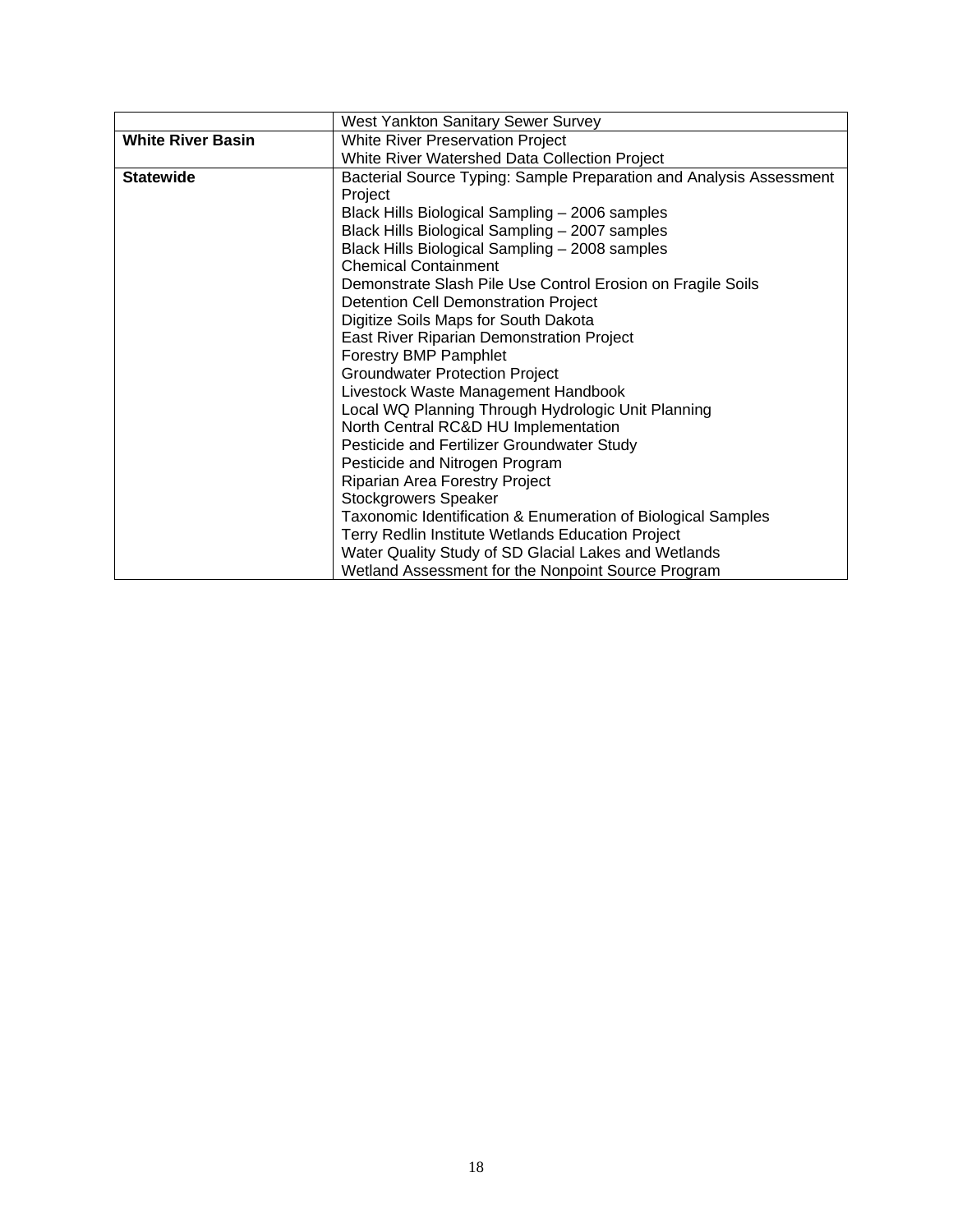#### Appendix D

## **Closed Projects Supported Using 106 Grant Financial Assistance**

**Project**  Center Lake Report Writing Cottonwood Creek Watershed TMDL Assessment Digital Line Graphs Digitized SD Soil Survey Equipment for Lower Big Sioux and Spring Creek Assessment Fish Lake/Lake Alice Assessment Gauging Equipment Gauging Stations Lake Hanson Assessment Project Lewis and Clark Watershed Assessment Lower Cheyenne River TMDL Assessment – Phase I Lower James River TMDL Assessment Mercury Sampling Missouri River Monitoring Remote Sensing – AGNPS Crop Layers School – Bullhead Watershed Assessment - TMDL Spring Creek/Sheridan Lake Assessment Statewide Lakes Assessment (2002 – 2006) Statistics Training Course Upper Cheyenne River TMDL Upper Rapid Creek Assessment